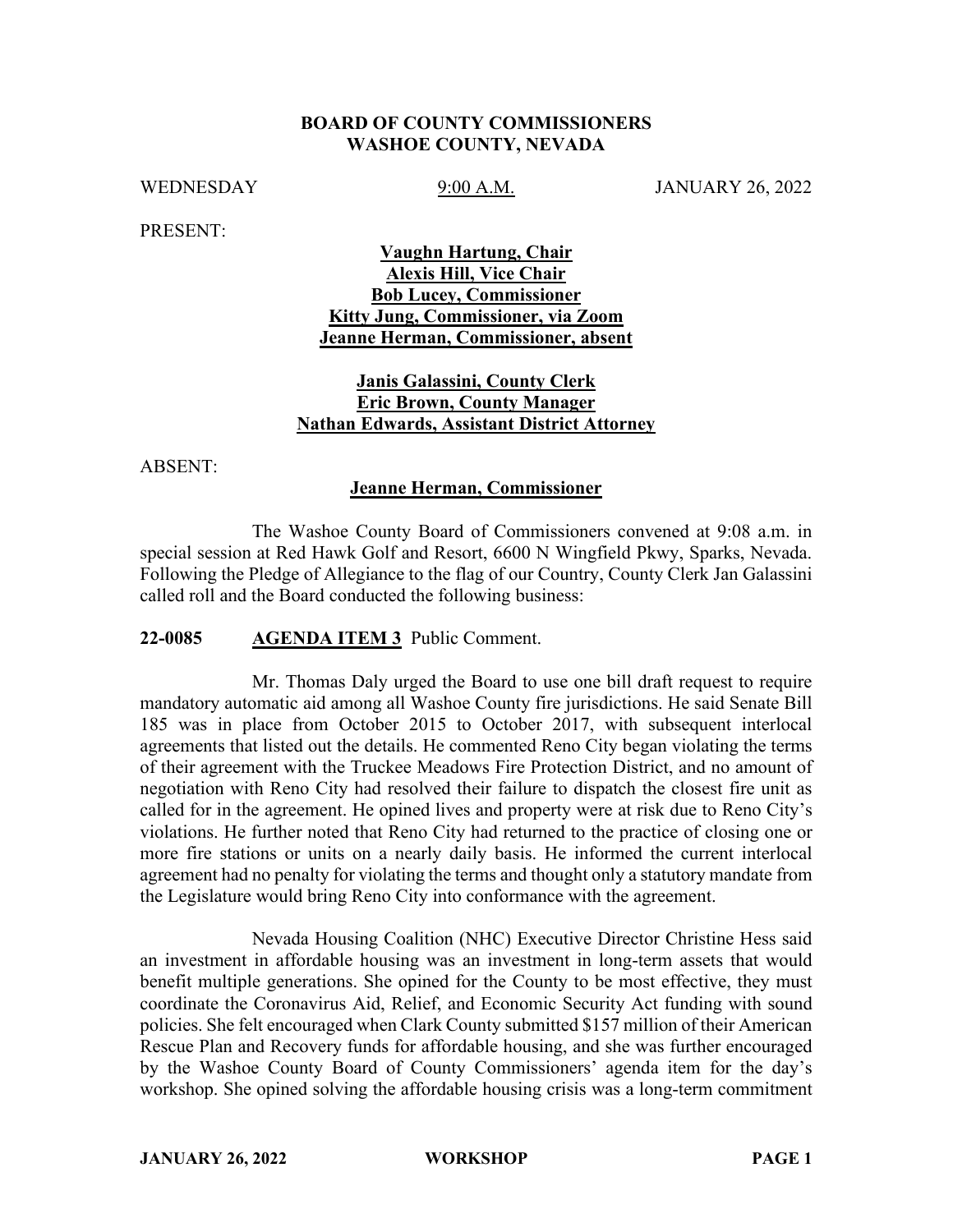and advised NHC would support the Board and staff with their considerations. She explained NHC recommended the State use \$5 million of their fiscal recovery funds for affordable housing; the amount was divided into four buckets: multi-family housing, preservation, land, and ownership. With the release of the final rule, she said NHC would analyze and make modifications to their recommendations. She informed Enterprise Community Partners, a national non-profit organization, would provide analysis on the final rule.

# **22-0086 AGENDA ITEM 4** Announcements/Reports.

The Board had no announcements or reports.

### **22-0087 through 22-0091**

**AGENDA ITEM 5** Strategic Planning Discussion: The purpose of the Strategic Planning Workshop is to discuss and possibly give direction regarding strategic objectives for the current Fiscal Year 2022 and possible Fiscal Year 2023 objectives of the Washoe County Commission, which may include, but not be limited to review, discussion and possible direction to staff regarding:

Chair Hartung informed that the moderator for the session was Erica Olsen, Chief Operating Officer and Co-Founder of OnStrategy, who would act as facilitator for the workshop.

Ms. Olsen advised that the Board would have a freeform discussion about significant, future creating topics for the County. She noted the first three agenda items were very strategic and would have a systemic long-term impact on the County. She explained the Board would then move on to short term items and discuss updates regarding Nevada Revised Statutes, bill draft requests, and the American Rescue Plan Act priorities. She indicated she would look to the Board for direction on the pace of the discussion.

Ms. Olsen said each item on the agenda could have been a workshop of its own, and she noted staff was looking for direction from the Board, not necessarily action. She mentioned any actionable items would come back to the Board later. She informed staff was looking for clarity on the items, and the subject matter experts who led the conversation should add to the discussion. Chair Hartung recognized that each item could be its own workshop but said the goal was to try to condense the items yet keep the meeting open for robust conversation.

### **22-0087 5.A. Infrastructure Evaluation & Future Needs.**

Erica Olsen, Chief Operating Officer and Co-Founder of OnStrategy, acting as facilitator for the workshop, said staff was seeking direction on the Board's expectations regarding level of service for each infrastructure category. She asked Mr. Dave Solaro,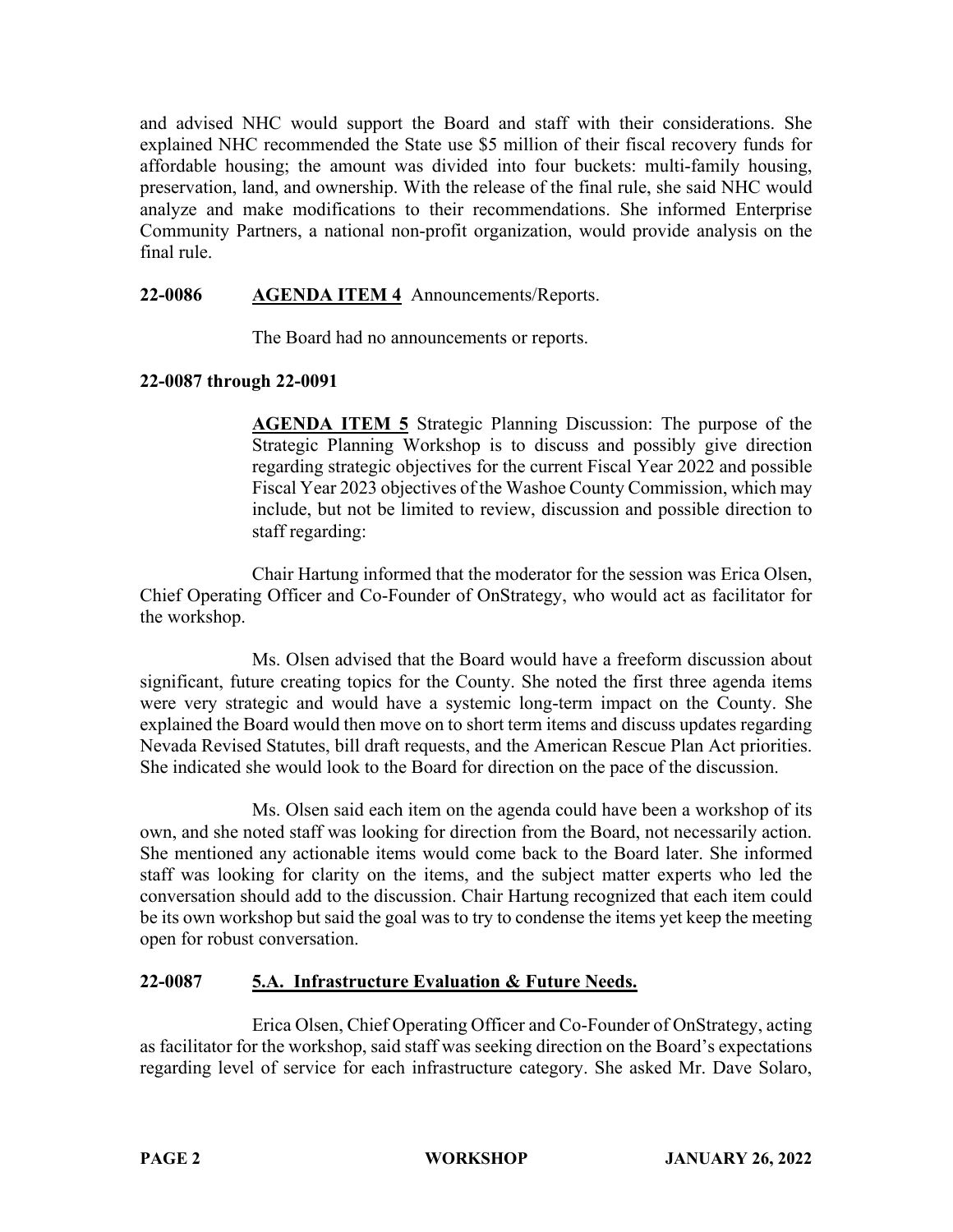Assistant County Manager and Director of Community Services Department (CSD), to give a brief overview before discussion began.

### **9:31 a.m. The Board recessed to resolve technical issues. 9:41 a.m. The Board reconvened.**

Mr. Solaro conducted a PowerPoint presentation, a copy of which was placed on file with the Clerk, and reviewed slides with the following titles: Seeking Direction; and America's Infrastructure Scores. He was looking for direction from the Board on programs taxed with maintaining the County's infrastructure. In the context of the infrastructure scorecard, he explained, infrastructure was the basic equipment and structures needed for the County to provide day-to-day services to citizens. He noted that services were things that made daily life pleasurable for citizens; things County employees worried about so the citizens did not have to. He said the information he provided captured some of the Board directed service levels. For example, he remarked, the Pavement Condition Index (PCI) had a goal of 73, which allowed the County to maintain the paved roadways without spending too much money; in fact, the County was on the verge of spending too little money on paved roadways.

Mr. Solaro said other service levels had not been determined by the Board, so he made the decision to analyze the condition of the infrastructure based on the budget allowed by the Board. Policy direction by the Board, he indicated, was determined by the budget allowed for different areas. Now that a benchmark grade had been set, he asked for the Board's feedback on whether staff had met the expected grade; if the expected grade had not been met, he asked for elaboration from the Board on ways to improve the grade.

Business Intelligence Program Manager Aaron Smith conducted a PowerPoint presentation, a copy of which was placed on file with the Clerk, and reviewed slides with the following titles: Definitions, Washoe County Infrastructure Scorecard (2 slides), and Board Direction > Level of Service. The Washoe County Infrastructure Scorecard could inform policy decisions and directions on level of service, he explained. He said a methodology similar to the national and state scorecards, developed by the American Society of Civil Engineers, was applied to the County's infrastructure scorecard. The outcome, he communicated, was an overall health score for each infrastructure class and a narrative report.

Mr. Smith said CSD came up with objective metrics to score the infrastructure using sources like industry benchmarks, condition assessments, funding histories, maintenance histories, and stakeholder surveys. Each factor, he advised, had been weighed differently as to how it influenced the overall score. He said each factor was given a grade, as well as an overall grade; the result was a heat matrix. He indicated the "to be determined" on stormwater was due to the lack of a comprehensive condition assessment of the stormwater. He noted the assessment would occur during the upcoming summer. He commented the heat matrix was a way to see where the County stood, and it enabled Board discussion about policy decisions and direction regarding level of service.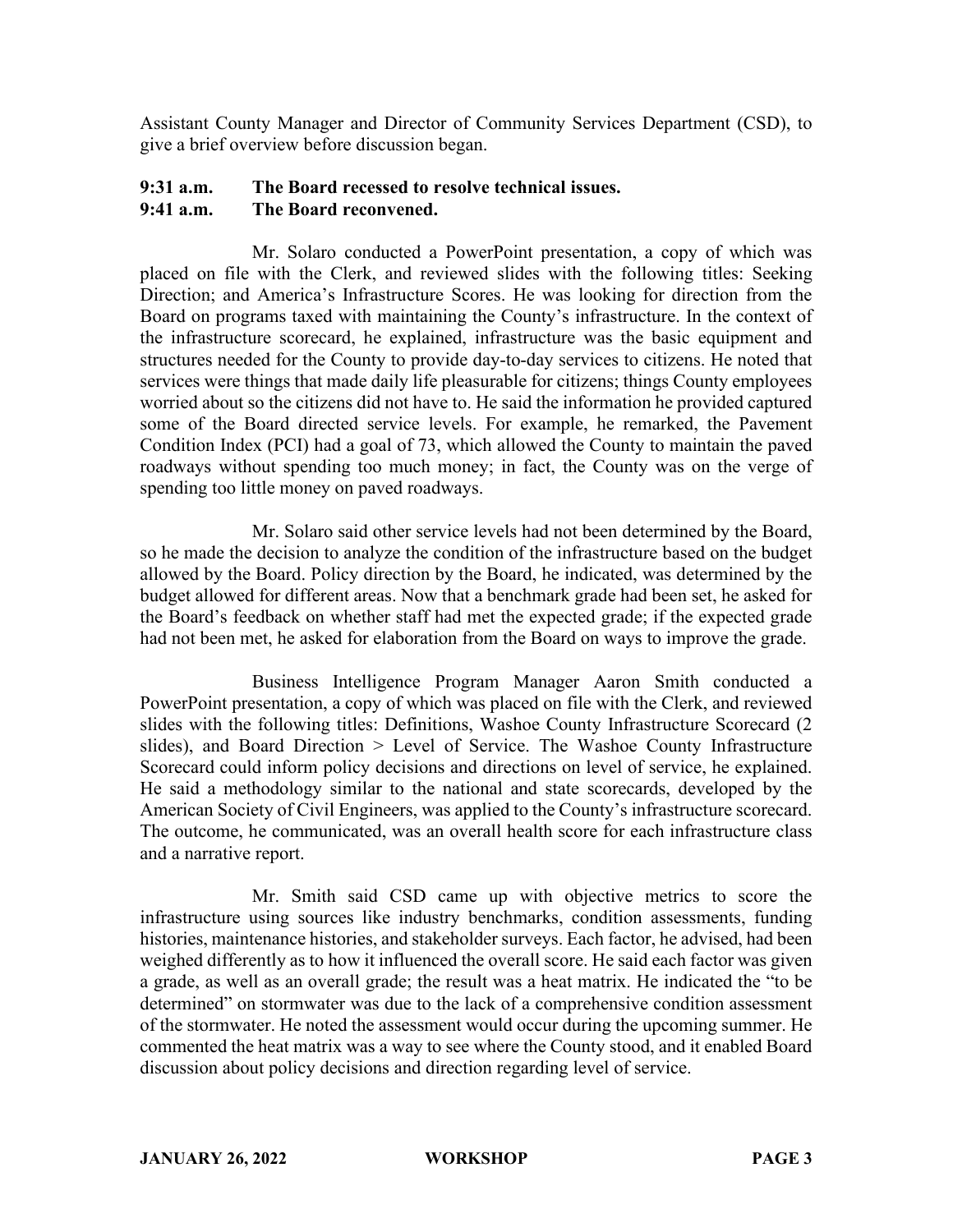Division Director of Operations Eric Crump looked forward to discussion and direction from the Board. He pointed out the County's overall score was good compared to the state and national averages. He said the two F's listed in the parks score did not mean the County was failing in parks; in some areas of parks the County did very well. He recommended the Board focus on road pavement, stormwater, parks, and facilities buildings during the workshop. He noted fleet, sewer collection, reclaimed water, and sewer treatment had dedicated funding sources with policies set through rates and fees approved by the Board. He informed the parks category and the facilities building category competed for general fund dollars. Road pavement and stormwater was funded through fuel tax, he explained.

Chair Hartung thought many interjurisdictional relationships existed regarding several of the issues. He noted the storm water in Spanish Springs fed into the Sparks City system, and the Cities of Sparks and Reno worked collaboratively with the County on road and pavement issues. Washoe County, he said, helped Reno City with sewer and reclaimed water. He opined stormwater was a huge issue regionally and said the County would need to be the lead in conversations regarding a regional stormwater utility. He commented that parks were cross-boundary issues because people went to parks all over the valley, not just where they lived.

Commissioner Lucey noted items the Board focused on had been brought up to standard, but the things they did not make a priority had been neglected. He said the Board had not made parks a priority until the past year or two. He expressed his frustration over parks with broken equipment, unmaintained grass, and no restrooms. Parks had many issues that had never been addressed for long-term maintainable solutions, he commented. He opined the Board needed to focus on creating maintainable solutions so future needs and funding would not be at an excess. He thought it was cost prohibitive to maintain hundreds of acres of facilities and said parks needed a reasonable budget that was sustainable.

Commissioner Lucey agreed with Chair Hartung that stormwater was an issue, and he noted there were many areas in District 2 that relied upon storm ditches only. In 2017, irrigation ditches and waterways had been utilized to help with flood mitigation. Through different interlocal agreements the County worked with ditch companies to maintain irrigation ditches and waterways as stormwater utilities; he opined that was a way of the past and the County needed to be innovative in their approach. He said many times ditches failed and caused problems, which left no recourse for the County. He thought resolving the stormwater issues was important because the County saw more violent storms than before.

Commissioner Lucey said future need involved the cost of maintaining older roads. He said there were innovative ways to maintain roads and mentioned he wanted to look at potential strategies to change the pavement mix. He said the infrastructure scorecard showed a gap in the funding for roads. He talked about an instance in December when Nevada State Route 431 was shut down for snow because it could not be maintained by the State due to staffing issues. He opined discussion was needed regarding a joint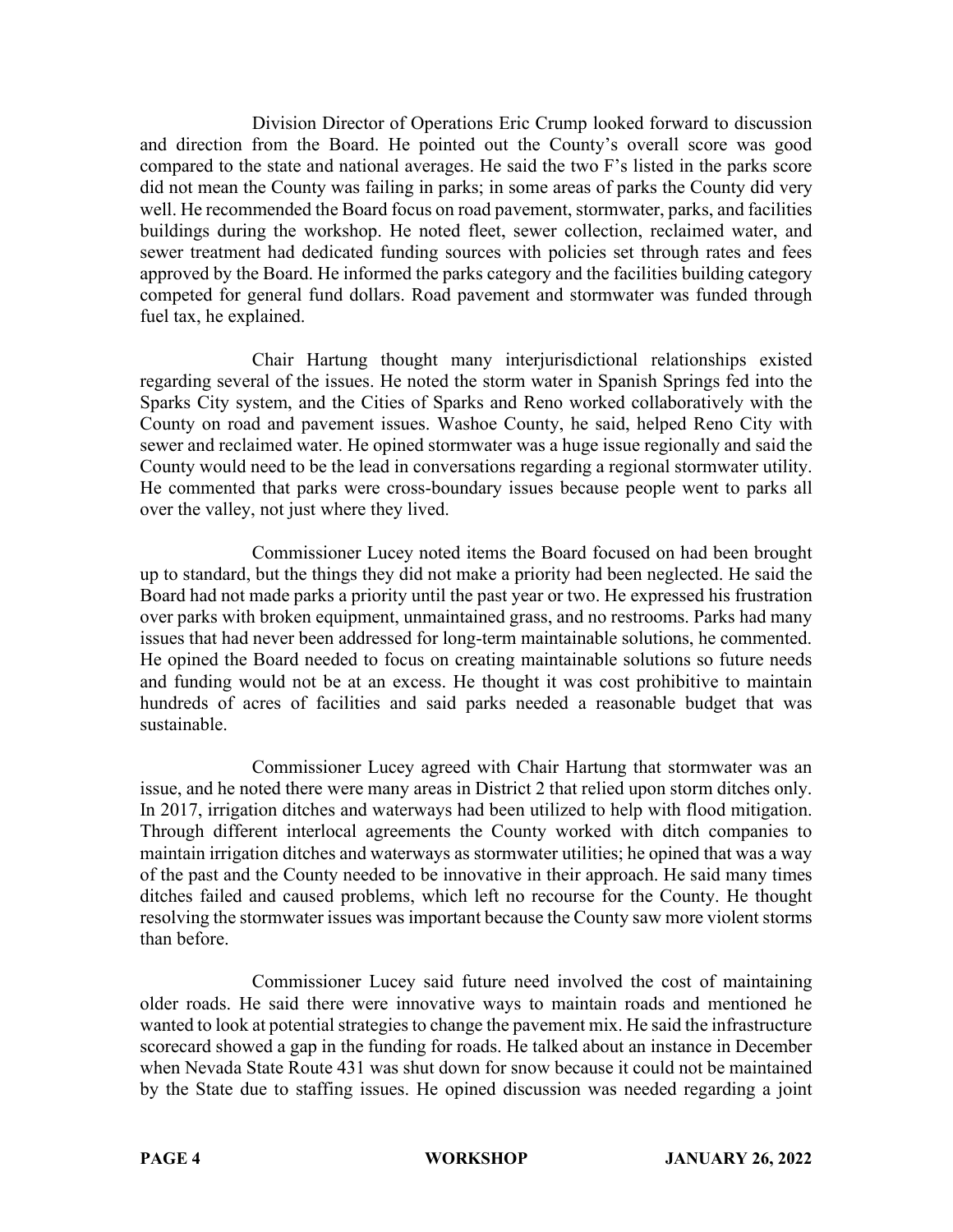agreement for the agencies to work collectively as a region to ensure roads were maintained; this would enable the agencies to join funds and mitigate future costs. He thought the Board needed to get away from the old way of doing things and provide a new way of service.

Commissioner Lucey commented that County facilities had struggled due to a lack of capital improvement money. He said infrastructure was more than brick and mortar; it also included technology and power generation. He thought the Board needed to refocus their direction on infrastructure improvements.

Vice Chair Hill said she was excited about the discussion regarding parks. She thought parks had opportunities on the capital improvement project list and the Board could pick and choose what projects would be best to invest in. She noted that parks had a direct correlation with lower crime rates and provided a better quality of life for citizens. She asked if libraries were part of the facilities buildings, and Mr. Crump replied yes. She pointed out there were opportunities for supporting the libraries.

Regarding the investment of roads, Vice Chair Hill said multimodal and pedestrian improvements needed to be incorporated into roadway improvements. She said her constituents wanted safe ways to get around, and she mentioned the tickets she had open with CSD for pedestrian improvements. She opined there were ways to incorporate sustainability and conservation, yet still have cost savings for the County. She reminded that the Board approved funding last fiscal year for a pedestrian, multimodal parking and traffic study in Incline Village and Crystal Bay. She wanted additional funding to work with the state on the suggested improvements. She suggested that the Board discuss other areas that could benefit from similar studies and investments.

Commissioner Jung wondered why the Regional Transportation Commission (RTC) did not handle all the roads. She opined if RTC handled all the roads it could be done for less money because of the volume they would do. She said it had always bothered her that road pavement was not regionalized. The F grades given for parks were the aftereffects of previous Board members cutting the parks budget by 48 percent, she opined. She agreed with Commissioner Lucey that research into infrastructure should be done at a regional level to achieve permanent and sustainable solutions. She asked for solutions and funding for the D's and F's on the infrastructure scorecard. She pointed out the water reclamation score and Chair Hartung's work. She reflected that the high scores showed how policy equaled dollars.

Commissioner Lucey said the leadership and executive team should be given the flexibility to move dynamically. He opined the County needed to be innovative and take steps to grow, rather than constantly cutting and trying to recoup the loss at a cost that equaled more than the savings from the cuts. It would take an innovative leadership who was willing to take aggressive steps to address the County's needs, he commented. He agreed with Commissioner Jung that water had done so well because of Chair Hartung's leadership and his actions in working with staff. He felt the same thing needed to happen with each issue on the infrastructure scorecard.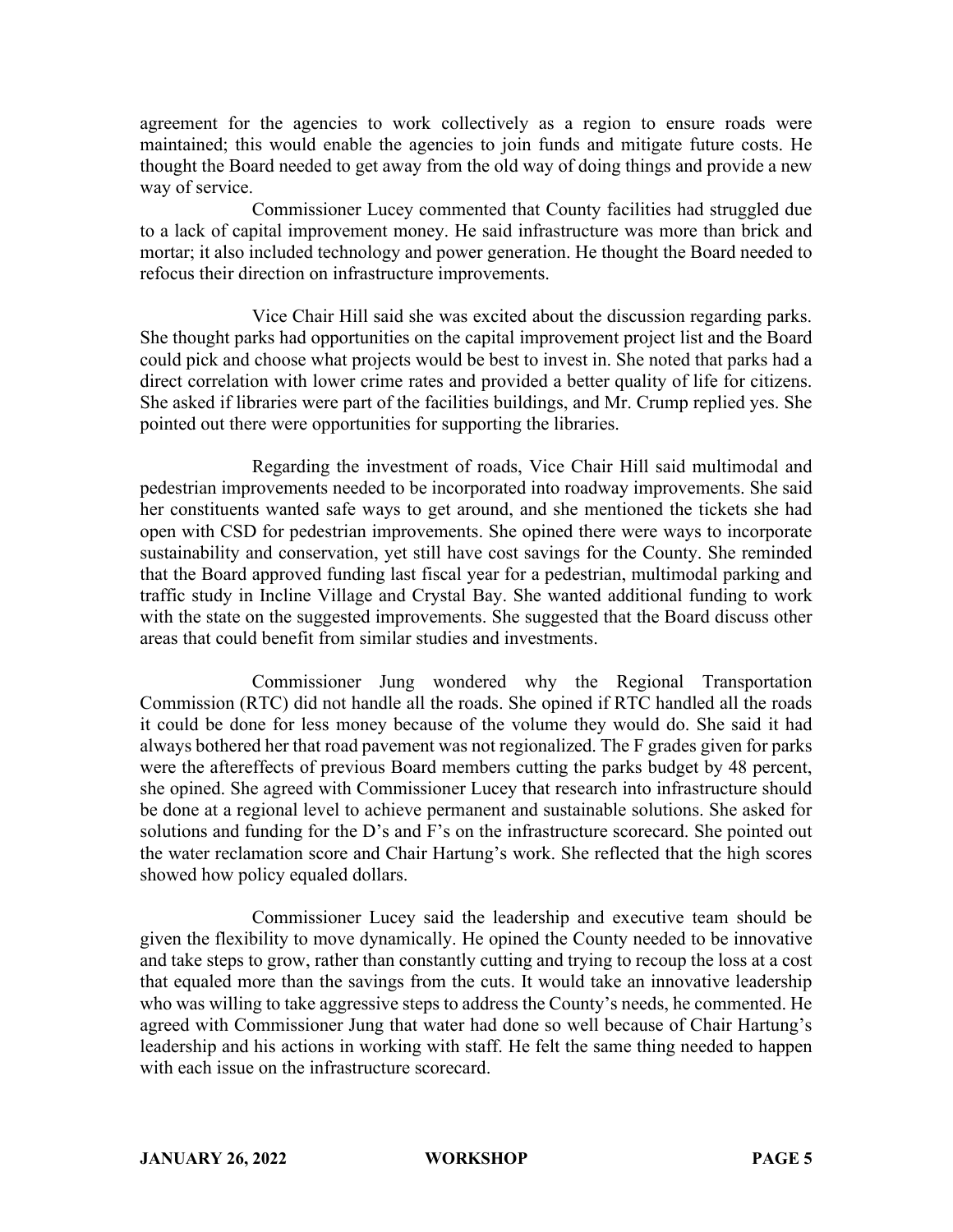Commissioner Lucey opined the Board could not sit by and wait for things to fix themselves. He noted the budget was cut every year, with nothing done to repair it. He thought the Board needed to give staff the ability to make changes with innovative programs that would create more revenue streams while not raising taxes. He asserted the County needed to live within the \$800 million received annually and not rely on the onetime American Rescue Plan Act (ARPA) funds.

Chair Hartung said major cuts had been made to every department and the dollars cut did not buy as much when they were recouped. He said stormwater ditches would eventually go away, which would have major impacts on the community. He wondered if relationships should be formed with RTC to maintain and upgrade roads but questioned whether the roads would be maintained properly. He mentioned a previous project that RTC contributed money for and noted the money had not gone far. He explained Nevada Department of Transportation (NDOT) recognized many people had moved to electric vehicles and were no longer paying the gas tax, which paid for roads. Commissioner Jung said tire tax could be used to pay for road maintenance. Chair Hartung opined the Board needed to set priorities and give direction to staff.

Chair Hartung envisioned a tax bill with line items, so citizens knew what they paid for. Commissioner Jung said she loved the idea and added that it could be done as a County service without going to the Legislature. She opined if people saw where their tax dollars went, they would be more realistic when they asked for changes.

Chair Hartung explained his idea involved asking the legislature for a more regionalized procedure that involved an indexing process and line items on tax bills. Ms. Olsen remarked she would add Chair Hartung's idea of direct funding mechanisms to the parking lot section of her worksheet for the session. Commissioner Lucey agreed with Chair Hartung that citizens were unaware of where their tax dollars went and thought the service could be provided without going to the Legislature. He opined it would be difficult to navigate the issue at the Legislature. He thought providing itemized tax bills could be a doubled-edged sword that would potentially lead to criticisms from citizens who disapproved of how the money was spent.

Ms. Olsen asked if the matter could be parked, and the discussion returned to infrastructure. She suggested the Board talk through each of the four infrastructure categories to stay on topic. Mr. Solaro asked for priorities from the Board regarding the infrastructure scorecard, and he wondered if there was a letter grade the Board wanted to improve on. He noted staff would figure out the strategic part of it and return to the Board with options for action. He gathered from the discussion that the Board wanted to focus on funding, future need, and operation and maintenance.

Chair Hartung said when the Board had previously stated their priorities, they were told the funding was not available. Commissioner Lucey asked Mr. Solaro what he thought was important. Mr. Solaro heard from the community that parks and stormwater were priorities. He thought the County could make progress in those areas.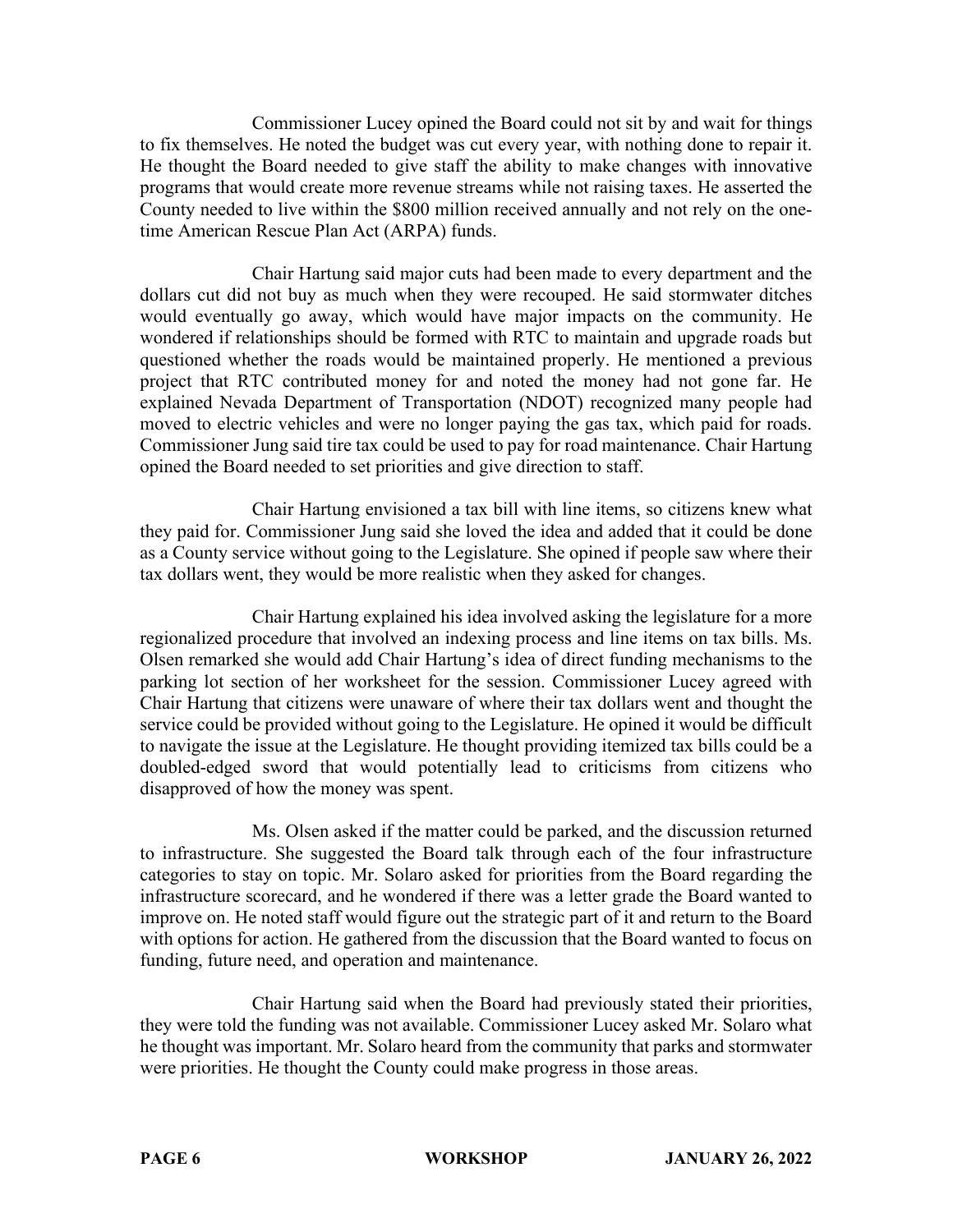Commissioner Jung expressed her appreciation for the information and said she trusted the data and the staff experts. She commented her direction to staff was to use the map, comments from the community, and comments from the Board on their values. She commented F's and D's did not pass and said if the Board needed to do something to change those, staff should come to the Board with potential ideas. She thought it was most important to begin working on regionalization by making deals with the RTC and the Cities of Sparks and Reno. She believed the RTC could give more money and wondered why the RTC did not fund more local streets, which would save the County's general fund. She opined there was always a way to do something cheaper, more efficiently, and with more regionalization.

Commissioner Lucey said he trusted the team and noted the infrastructure scorecard told him which way the County was headed. He said the F's, D's, and C's needed to be fixed but he wanted to make sure the A's and B's did not slip. He said the County would have to be innovative to maintain the areas where it was successful, while also identifying new processes to bring the lower grades up. He agreed with Commissioner Jung that the entities needed to work collectively and there should not be a power struggle between them. He thought it would not matter how innovative the County was until the power struggle issue was resolved.

Vice Chair Hill noted the County was ranked higher than other communities and commended the staff for their work. She thought the County had a great opportunity, between the infrastructure bill and ARPA, to invest in the top four issues to get the County closer to a B plus grade. She was excited to see what proposals staff would bring forward.

Chair Hartung stated he and Commissioner Lucey asked for \$3 million from the RTC and they got \$300,000. Commissioner Jung said even \$3 million was a pittance. She thanked Chair Hartung for his creative thinking in the matter. Chair Hartung said the annexation issue would merit a workshop on its own. He thought the County had to be careful with annexation because if the Cities of Sparks and Reno annexed property and it stayed out of the County's jurisdiction for too long, it could be problematic for the County when it was reannexed back into the County's jurisdiction.

Commissioner Lucey commented the Cities of Sparks and Reno put stormwater in their sphere of influence but did not put in the infrastructure needed for the costs, so the costs came back to the County. His concern with the annexation was that there would need to be compliance from the Cities of Sparks and Reno for it to work. Chair Hartung commented sphere of influence and annexation were two different things.

Ms. Olsen asked Mr. Smith and Mr. Crump if they had any follow-up questions or if they needed further clarification on any of the issues. Ms. Olsen said she recorded the key points expressed by the Board. Mr. Crump appreciated the comments from the Board and said he had plenty of notes. He was happy the Board recognized it was the first time they had seen the dashboard, and he noted CSD had worked on the information and building the business intelligence program over the past two years. He explained the information would continue to mature.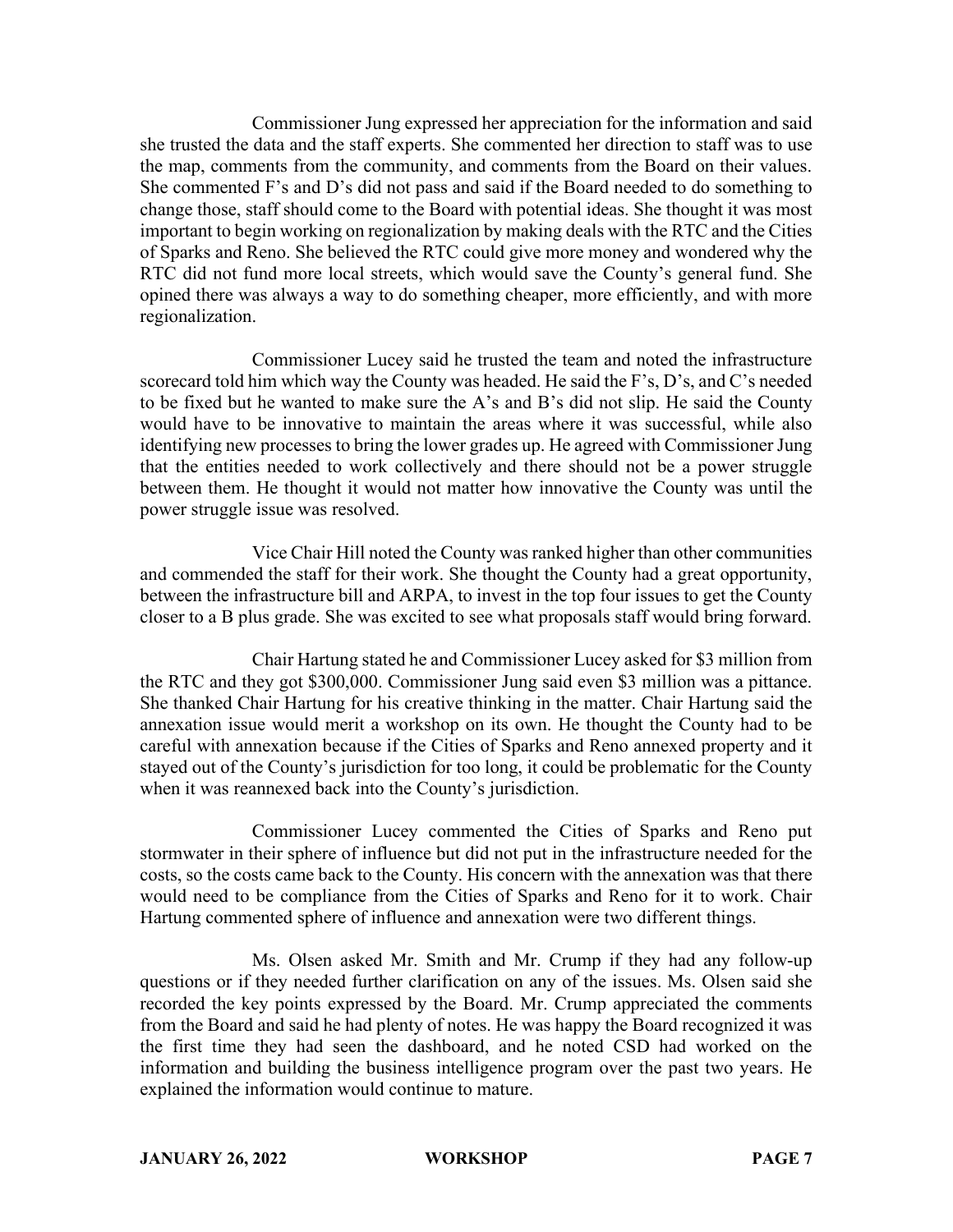Commissioner Lucey opined the Board had given direction regarding how to proceed and wondered about the execution and how things would be prioritized. He asked staff to return to the Board with updates regarding the execution plan throughout the year. He thought it was great to have a strategic plan and direction but thought they were worthless unless there was execution. He said he had seen more execution in the past two years with the current management than he had seen in his entire career with the County.

Chair Hartung thought the funding coming to the County needed to be invested wisely to compound the money, rather than using the funding to do temporary things. If longer term funding sources were needed, he asked that staff have those conversations with the Board. He thought building costs were high and said that had to be kept in mind. He opined quality of life would not be good if people were overburdened and did not have money.

Mr. Solaro said they had great plans for parks and explained the capital costs to create a park was one piece of it, but the ongoing maintenance was problematic. He thought using grants for funding could get the County into a position where they were burdening themselves in the future. Staff, he explained, had many discussions regarding how to appropriately grow and create sustainable funding for maintenance. He said sustainability would be part of the plan staff brought to the Board.

Chair Hartung noted in the past the libraries had a difficult time with funding, so a group of people created a model called the Friends of the Library to help fund the libraries. He wondered if a citizens group could be encouraged to come up with innovative funding strategies that benefitted the community. Commissioner Jung mentioned staff was updating the code on the Parks and Open Spaces Commission (POSC) and thought the formation of a citizen's group should start with the POSC. She said the POSC was dynamic, connected, and invested. She commented she was happy to take the idea to them.

Commissioner Lucey thought public-private partnerships could benefit parks and facilities in the County, and the Reno High School was a perfect example of that type of partnership. Vice Chair Hill said a good model to look at would be the Bicentennial Park in downtown Reno, which had been adopted by the Downtown Reno Rotary.

On the call for public comment, Mark Neumann said out-of-state contractors came in and built homes without helping the infrastructure. He noted Highland Ranch Road and Pyramid Highway was flooded the last time it rained. He asked the Board to have the out-of-town developers contribute more towards infrastructure to help the County.

**10:45 a.m. The Board recessed.**

**10:59 a.m. The Board reconvened.**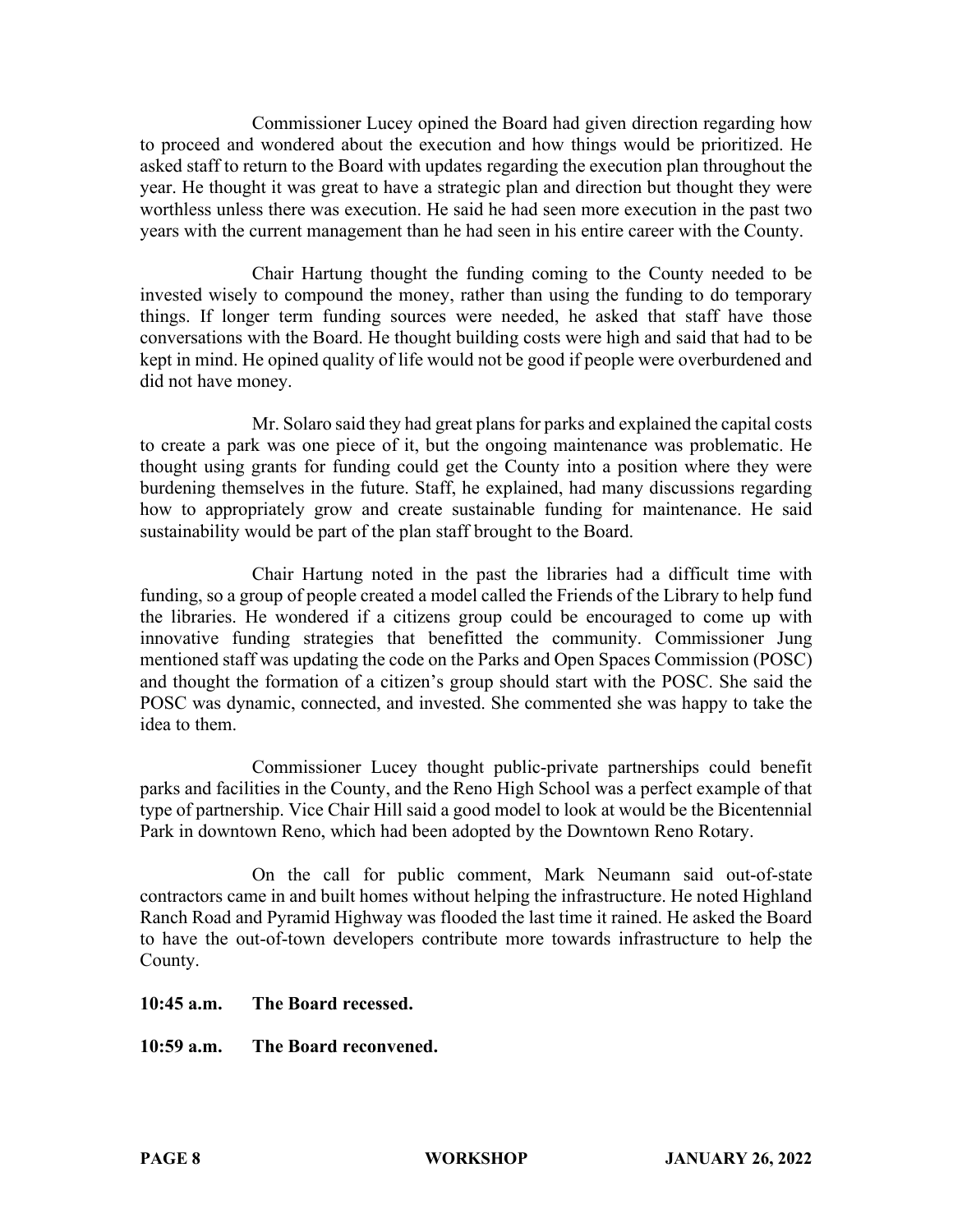### **22-0088 5.B. Homelessness. Determine the approach for the ongoing and future funding requirements.**

Erica Olsen, Chief Operating Officer and Co-Founder of OnStrategy and acting as facilitator for the workshop, said the next topic would be determining the future funding requirements for homelessness services. She informed Special Projects Manager Dana Searcy would provide some background and go over the two parts the team was looking for direction on.

Manager Eric Brown reminded that the Board gave direction to staff at the previous year's strategic plan workshop for the County to take a lead role in the management of homeless services for the region. He commented Ms. Searcy would give a presentation of the major events that had unfolded since then. He pointed out the acquisition had been an evolving process and staff had done their best to keep the Board updated on anticipated costs; however, the costs were a moving target.

Mr. Brown explained since the County assumed responsibility for the Cares Campus facility, they had been working with vendors to understand the true costs for construction. He thought it was important, as they looked towards the next budget cycle, to relay the capital and operating cost estimates to the Board. He said they saw an escalation of costs in construction and operation of the facility in the short time since the facility opened in May. He thought staff had a good handle on the project and asked for the Board's strategy going forward.

Ms. Searcy reviewed the Washoe County Regional Homelessness Plan handout, a copy of which was placed on file with the Clerk, and said it showed what the team had been working on and how success was measured. This document, she commented, would be shared with the Community Homeless Advisory Board (CHAB) at their next meeting.

Ms. Searcy conducted a PowerPoint presentation, a copy of which was placed on file with the Clerk, and reviewed slides with the following titles: The Need; Homeless Services Transition; Safe Camp Success; Cares Campus Opportunity; Care Campus Operations Budget; Emergency Shelter Operations Budget; Cares Campus Construction Needs; Care Campus Construction Budget; Seeking Direction on Construction; and Seeking Direction on Cares Campus Operations Budget.

Ms. Searcy noted capacity had tripled in the last 18 months between Our Place, the Cares Campus, and the safe camp. The previous night an overflow shelter had been opened with an additional 52 beds and it was already full, she commented. She said the Cares Campus had researched staffing needs, budgets, and what future construction phases would look like and cost.

Ms. Searcy noted when the idea of the safe camp was originally discussed, there had been apprehension because it was a new idea to the region. She mentioned the County's safe camp was focused on housing outcomes and said the only requirement to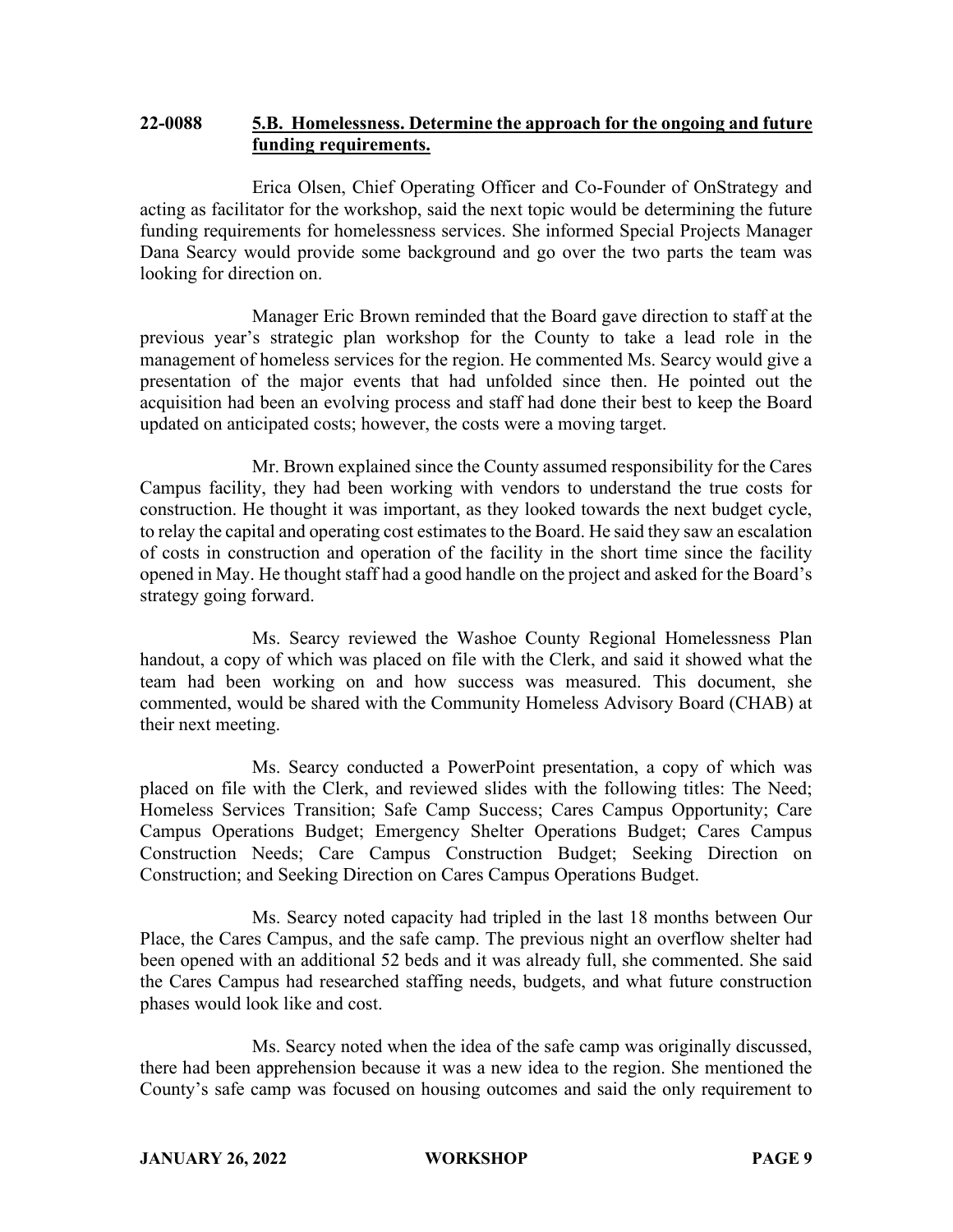stay at the safe camp was a commitment to work on a housing plan. She explained 60 percent of people at the safe camp had moved on permanent destinations; she thought that was an amazing statistic.

Ms. Searcy said they were taking the safe camp information they had learned and applying it to the Cares Campus to focus on outcomes and permanent housing, to prevent the camp from becoming a destination for individuals. Jon DeCarmine, she noted, was a recommended source from the Oracle Report to help with policy work at Our Place. She explained he operated one of the only facilities in America with a low barrier shelter alongside a safe camp.

Ms. Searcy mentioned 71 percent of the budget for the Cares Campus was staff, which meant staff and expenses would be reduced as the amount of people experiencing homelessness was reduced. The Alliance to End Homelessness estimated the cost of the average chronically homeless individual was approximately \$35,000 a year. She explained the County saw benefits in the region due to the creation of a well-functioning campus that was focused on permanent housing destinations.

Ms. Searcy asked for affirmation from the Board that the Cares Campus construction was moving in the right direction. She informed the design was meant to be very flexible with sufficient capacity and services on site. She said they were working on how to separate the population of 600 into several different smaller shelters, as research had shown the best practice was small groups that were spread out. She commented one of the challenges was how to create spaces that moved towards the housing outcomes they looked for.

Mr. Brown emphasized that the Cares Campus was on a ratio-based operating budget, which meant the span of responsibility for shelter and case workers was kept within industry standards. He noted that was not what had previously occurred at the Record Street shelter. He thought the ratio-based operating budget was vital to helping people transition to permanent housing. He said he was pleased with Karma Box's accomplishments, but the challenge was how to move it into a shelter environment. He wondered how to model the successes at Our Place and the safe camp across the organization. He thought it was key to create an organization where the County institutionalized what they learned.

Ms. Olsen informed the staff was looking for discussion and direction on construction and the operating budget for the Cares Campus.

Vice Chair Hill thanked Ms. Searcy for her presentation and said it helped the Board understand problems and how to solve them. She noted it was tough to see the increase in cost, but she was pleased with the outcomes. The safe camp, she explained, was safer than the Cares Campus because relationships had been created due to the size of the program and the case worker ratios. She thought the Board showed leadership by committing some of the American Rescue Plan Act (ARPA) funds to case workers, but she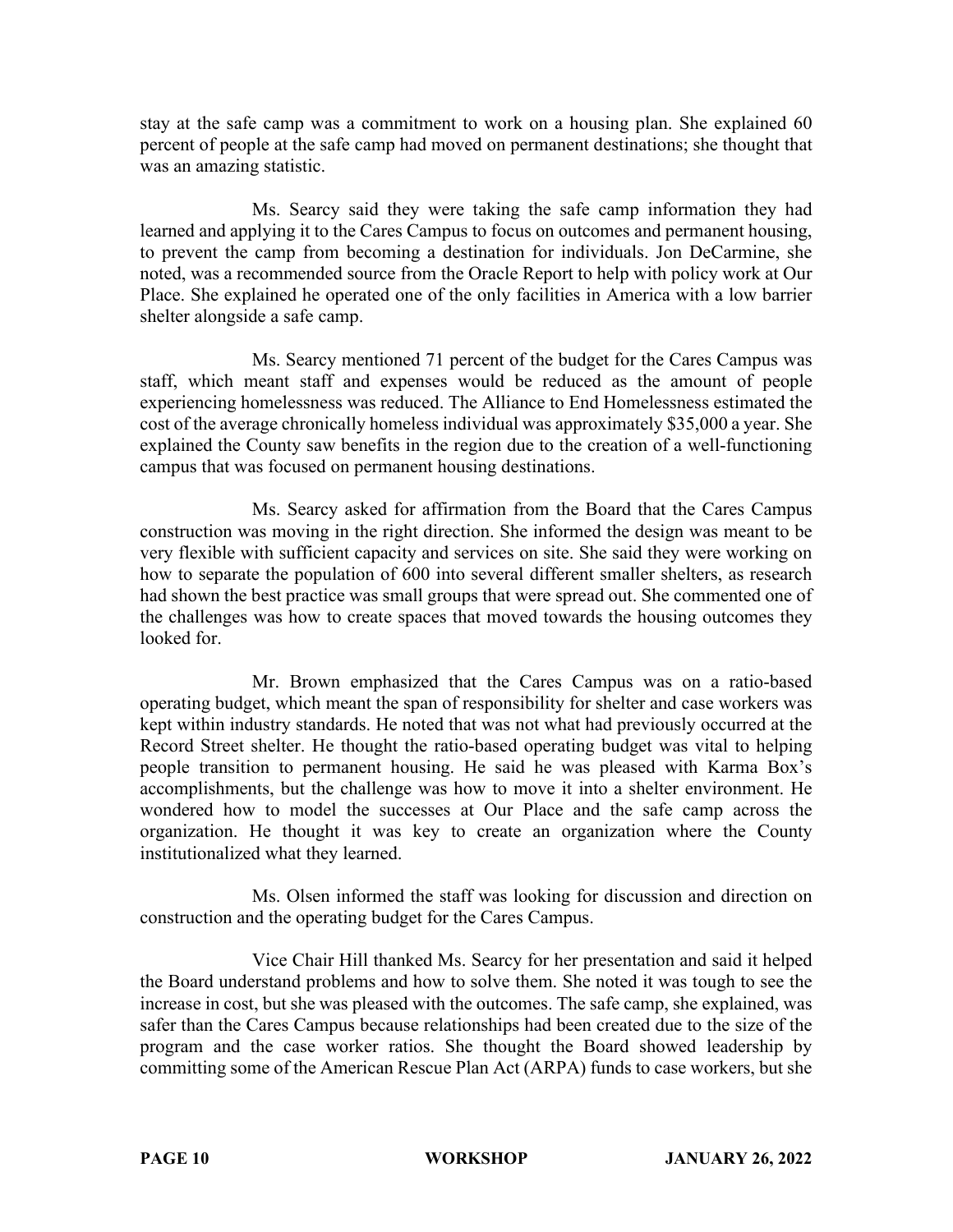was concerned that case workers could not be hired unless they felt the County was committed to the program.

Vice Chair Hill commented the emergency shelter had become a norm in the community and Covid-19 had increased the number of people who could not afford to live in the community, even with jobs. The case workers, she opined, would be able to reduce the emergency support the County used over time. She hoped the Board would hold staff accountable for reducing the number of people in emergency shelters, and she wanted to see emergency shelters for emergency situations only.

The system the County had put into place was the way to fix the issue, Vice Chair Hill remarked. She noted the built for zero model had been used throughout the Country, and communities the size of Washoe County had gotten rid of chronic and veteran homelessness. She believed the social and case workers would be able to get the chronic homeless people housed if the Cities of Sparks and Reno and the County were held accountable for affordable housing. She said she was in full support of what staff had put together. She hoped her comments helped the Board understand the increases in cost, and she assured that some of the costs would not be ongoing.

Commissioner Lucey said each inmate at the jail cost the County \$171 a night to house, and the jail only had capacity for 1,400 individuals. He recalled the Record Street shelter had challenges with overflow and the County established Crossroads to deal with serial inebriates and those trying to get help with programming. He wondered how many people the \$16 million Cares Campus operations budget equated to.

Ms. Searcy responded the \$16 million equated to 605 people every night at the Cares Campus. Commissioner Lucey said the County created capacity and was no longer putting the homeless in jail, but the same cost issues were present by keeping them at a safe camp. He thought it was important to provide shelter to the homeless but said the County needed to focus on programming. He thought the Volunteers of America (VOA) had done a disservice to the County by not stepping up and following through. He said there was no leadership at the VOA, a lack of an intake process, and the building had not been done right. He alleged the process had not been correct until Ms. Searcy, Ms. Howell, and Mr. Brown got involved.

Commissioner Lucey thought the managed care organizations (MCOs) played a major role. Mr. Brown clarified the MCOs in Nevada were Anthem, Health Plan of Nevada, Silver State, and Molina. Mr. Brown said the County needed the help of the MCOs to enroll the homeless populations for health cost reimbursements. Commissioner Jung said due to the Affordable Care Act, the MCOs made sure the homeless were insured so the County could recover money.

Commissioner Lucey said former Washoe County Assistant Manager Kevin Schiller and Chairwoman Marilyn Kirkpatrick had been active in recovering costs from the MCOs in Clark County. He said recovering costs from the MCOs had not been under the County's guidance and jurisdiction in the past, but it now was. Ms. Searcy and Manager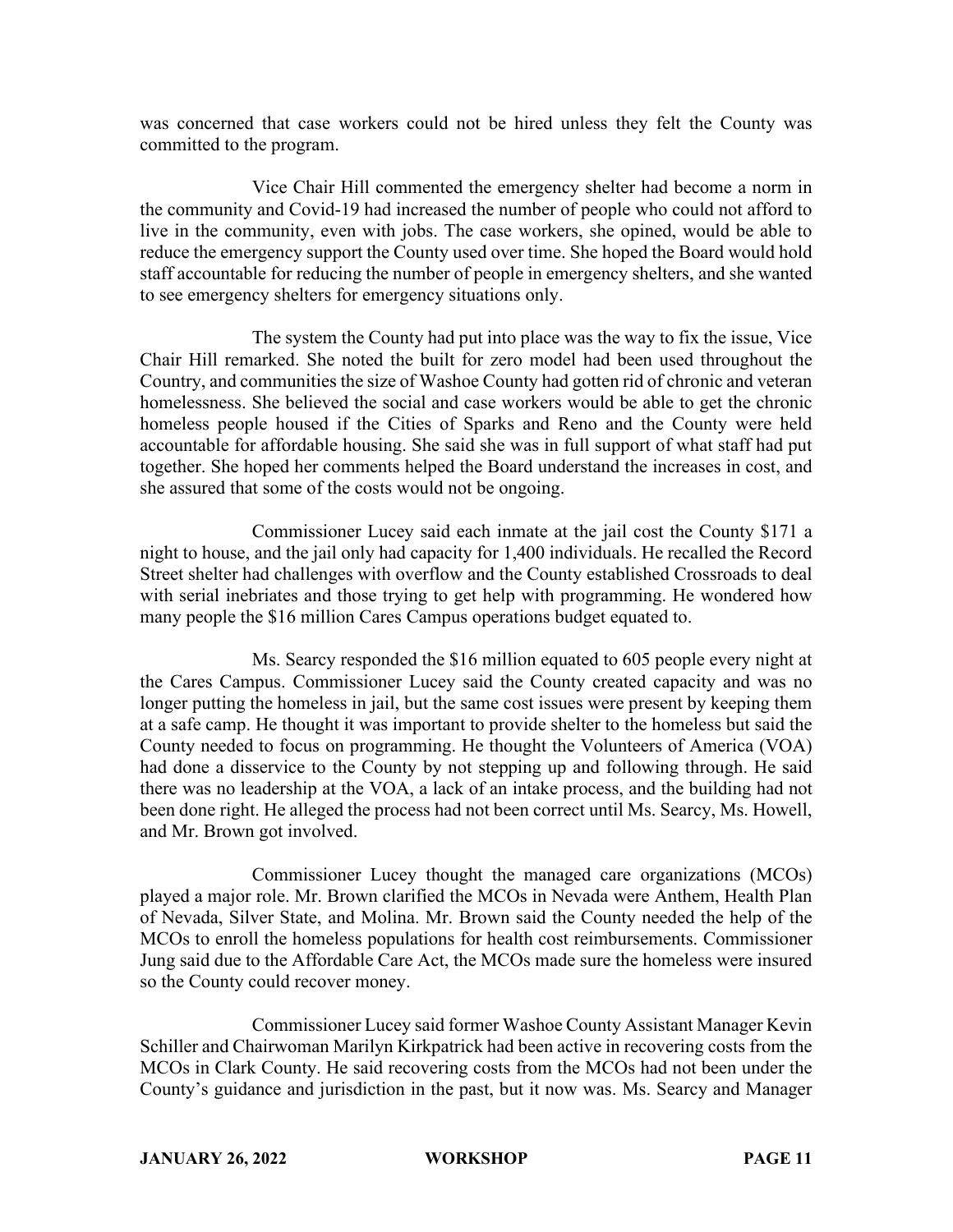Brown, he noted, had developed relationships with the MCOs to recover costs. He thought the issues had started with the VOA failing to complete intake forms to identify individuals that could be registered.

Commissioner Lucey said the County was not doing a service to the homeless if they only provided a roof over their heads. He commented the County had spent a lot of money on studies with the results always being the same: implement strong housing programs and overhaul case management. He noted case management used to be non-existent in the County and had never been done until now.

Commissioner Lucey relayed Reno City Councilman Oscar Delgado's statement that it was great affordable housing and transitional housing was being built, but it was so far out of town and away from work centers that people did not want to utilize it. Commissioner Lucey believed in the work the Cares Campus and the safe camp did and thought the County needed to continue to move forward in that direction; however, the County also needed to have more accountability with the partners and providers in the region.

Commissioner Lucey mentioned the County had started an affordable housing trust fund, but it had not yet been funded to the level needed. The County, he thought, should focus on procuring true transitional housing where individuals had access to workplaces. He said the County was headed in the right direction but was missing the steps to facilitate transitional housing. He noted the point-in-time counts had almost quadrupled over the last three years and opined they had not been done correctly or many people were suddenly homeless. Homeless individuals, he commented, had moved into new areas and were everywhere across the region because it was easier for them than going to the shelters. He said the regional partners needed to identify who was doing what so resources could be compiled. Diversionary tactics, he said, had not helped regarding the homeless issue because those who wanted help stayed away and the system was being taken advantage of by some individuals.

Chair Hartung commented it had been proven that incarceration was not an effective way to deal with the homeless problem because people immediately went back on the streets after being released. He agreed there were cross-jurisdictional issues and duplication of services was occurring. He thought the County needed to have discussions regarding the creation of a team, like the gang unit, who was called out regardless of which jurisdiction the incidence took place in. Commissioner Lucey reminded the County had the Mobile Outreach Safety Team (MOST). Chair Hartung said Sparks had their own team. Commissioner Lucey opined MOST worked with the Sparks Police Department and Reno Police Department often, and he thought the issue was a lack of staff.

Chair Hartung asked how the 71 percent staffing in the budget for the Cares Campus compared to the national model. Ms. Searcy replied she did not have the percentage but said the appropriate staffing ratios were 1 to 10 with high needs individuals, 1 to 30 for case management, and 1 to 25 for frontline staff in the building. She stated the focus for the workshop was the Cares Campus because they needed support. She said the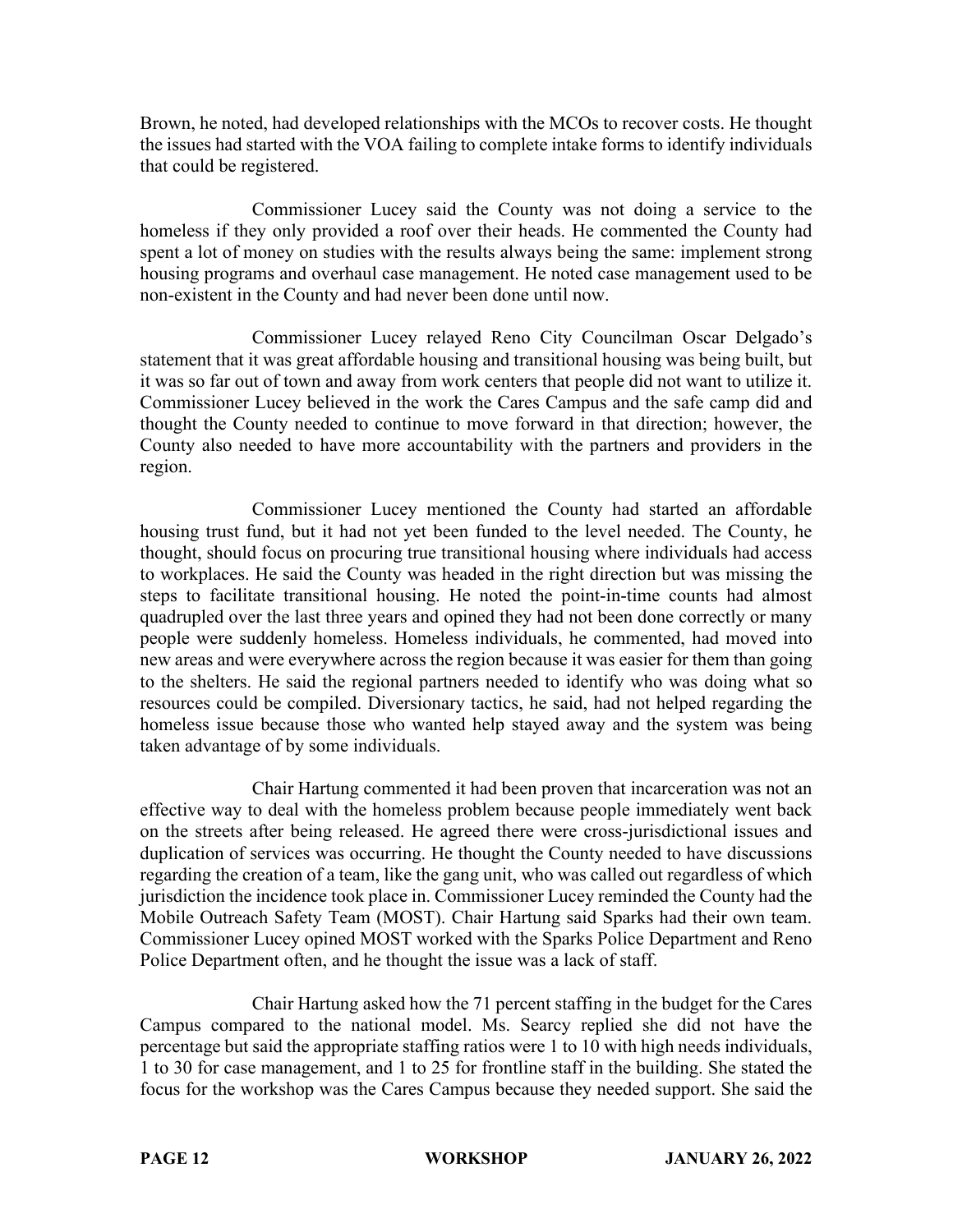Washoe County Regional Homelessness Plan handout was regarding the coordination of services across the region. The regionalization work had been started but would take time. The outreach teams came together to discuss where support was needed and who could provide support; the information was then taken to the case workers and service providers who had collective knowledge and resources to help people. This, she believed, would ensure people were not bounced from one resource to the next. She believed the regionalization work was the long-term effort that would change the way the community addressed homelessness.

Chair Hartung asked if staffing needs would change with the implementation of smaller facilities. Ms. Searcy answered the ratios would not change but staff found that the more individuals they had under one roof, the more complex things became. The same ratios at Safe Camp also applied to the Cares Campus. She said the new construction plan would have six smaller shelters, rather than one large building with a 600-person capacity. This, she explained, would make it easier for the employees to have relationships with individuals and keep a closer watch on activities. She said the individuals would feel a sense of calm in smaller environments and staff would be able to focus more on housing instead of breaking up fights.

Chair Hartung said the concept of one grand place where everyone stayed became difficult for security to manage. He thought the County needed to look at how to better serve each population. He opined there were people that would never leave the system and they needed to be dealt with separately. He applauded staff for getting individuals registered so the County could recover costs for healthcare. He stated he did not want the shelters to be a revolving door because it was a huge financial burden that could not be sustained.

There was a point, Commissioner Lucey said, where the problem would get too big to control and become cost prohibitive. He opined the problem had to be stopped by using diversionary tactics to help people get out of shelters and into housing. He thought the operations of the shelter had been resolved, and now diversion through programming needed to happen to get people back into society and prevent them from getting back into homelessness.

Chair Lucey said there was a group of people in the County whose situations had deteriorated because of the cost of housing. He mentioned those were the people who needed help because they were typically gainfully employed. He opined if they were not kept out of the system, then it became difficult to get them out of the entrapment of homelessness. He commented he did not know what the solution was, but he was confident staff was on the right track. However, he did not want to continue to spend the amount of money that was currently being spent because it was unsustainable.

Vice Chair Hill asked for the perspective of the Board regarding the Community Homelessness Advisory Board (CHAB). She wondered if the County wanted to continue to receive money and work with the Cities of Sparks and Reno, or if the County wanted to have its own program and solutions. She loved working regionally but thought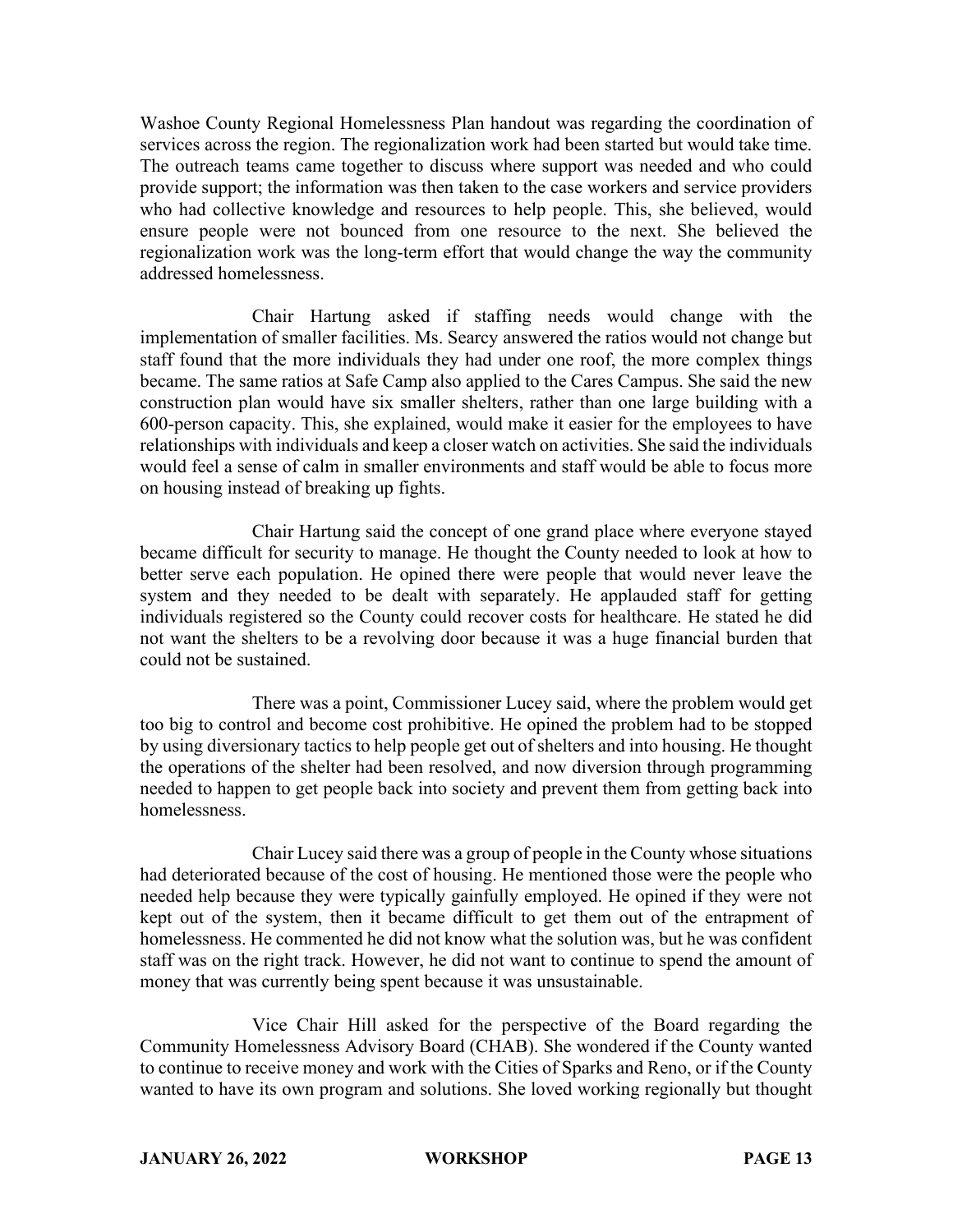there were problems with the CHAB due to budget restraints and limitations of the Board to oversee services. She commented the CHAB was helpful as an informative tool for citizens, but she thought it created difficult situations when the Cities of Sparks and Reno dictated instructions to County staff.

Commissioner Lucey said CHAB no longer served a purpose and the Board had to get rid of it. He commented if the County was going to collect money from the Cities of Sparks and Reno, then the Cities needed to participate. He thought information should be given to the public by the County, and comments should be given at the Board of County Commissioners' (BCC) meetings. He said CHAB had become a place for individuals to complain once a month and did not benefit the County. He felt CHAB was an advisory board that had zero direction over whether the Cities of Sparks and Reno would change their funding allocations. He believed the organization of the meetings was taxing on staff and the issues should be handled by the BCC agenda.

Chair Hartung thought it took staff a large amount of time to manage the CHAB meetings. Vice Chair Hill thought the Board needed to decide if the County wanted to take on the full costs or work with the Cities of Sparks and Reno to share the costs. She said it was good the Cities of Sparks and Reno contributed to the CHAB and thought it made them more active participants. She was divided about how to proceed. Commissioner Lucey said concurrent meetings, which the County has had before, were a way to work collectively with the Cities of Sparks and Reno regarding the homelessness issue. Commissioner Jung commented a concurrent meeting was desperately needed.

Commissioner Lucey said the decision to create the CHAB happened during a collective meeting in 2021. The CHAB, he commented, was created for guidance and brainstorming; but had lost that direction. He opined if the County was looking for direction and money from the Cities of Sparks and Reno, then a concurrent meeting should be held. He thought for an issue like homelessness, the County needed to spend more time on execution because the planning process had already been done.

Vice Chair Hill asked if there was an assumption by the Cities of Sparks and Reno that they had oversight of the CHAB. She wondered if a renegotiation was needed to make expectations clear. Mr. Brown said Reno City had expressed a desire to get out of its obligation to assist with homelessness and that in exchange, they would focus on affordable housing. He had not spoken with Sparks City about their future relationship with the County regarding homelessness. He said the interlocal agreement would expire in June. On the Board's direction, Mr. Brown could speak with the managers of the Cities of Sparks and Reno regarding the next steps for homelessness. He said if the Cities of Sparks and Reno continued to share costs, then they would expect to have input.

Vice Chair Hill thought the Cities of Sparks and Reno paid a small portion in relation to the County. She informed that Sparks City paid 10.19 percent, Reno City paid 22.44 percent, and Washoe County paid 68.37 percent. Her understanding was the County could handle the entire portion so Reno City could focus on affordable housing. She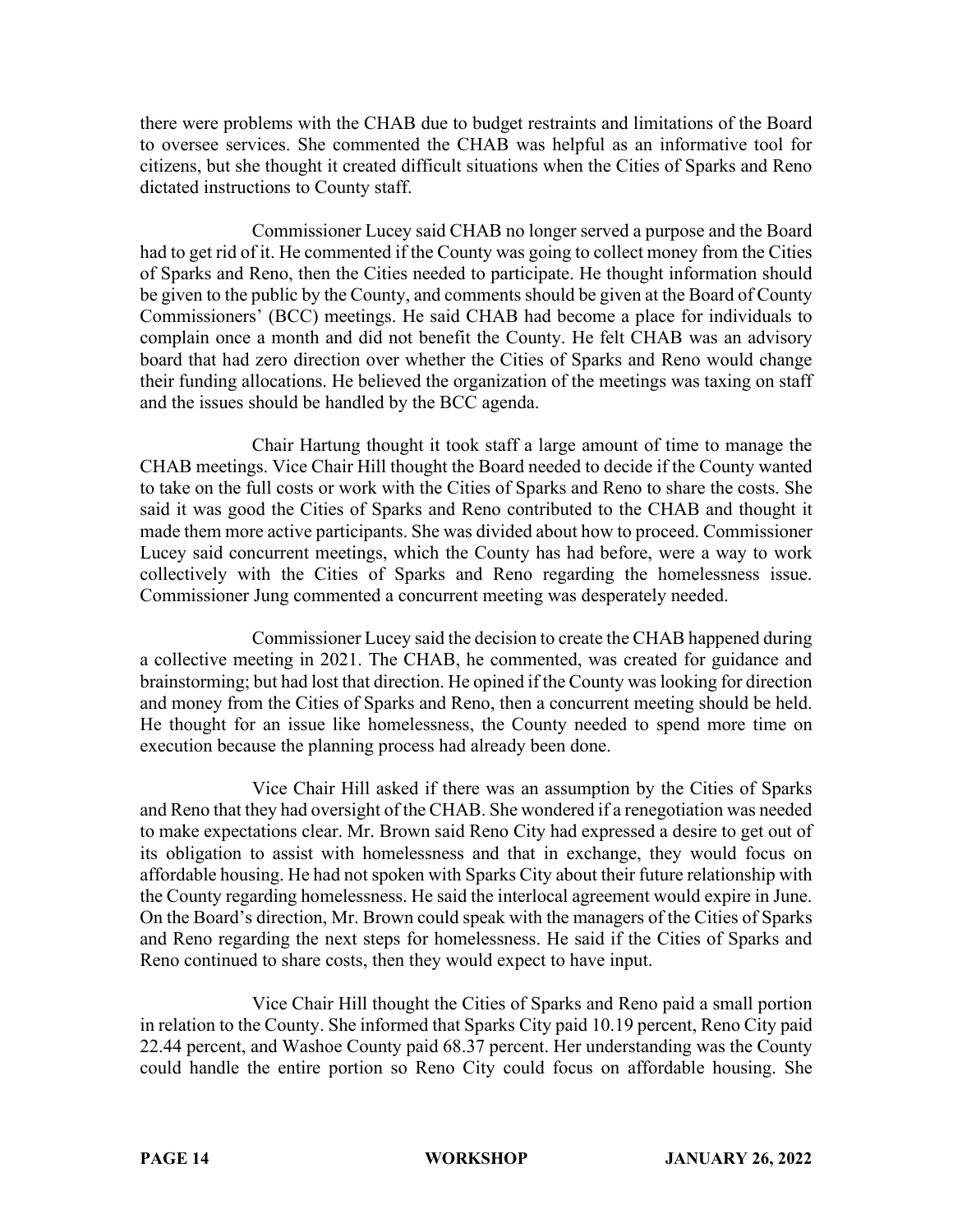thought affordable housing was important to ensure the County could relieve emergency shelter needs.

Chair Hartung was afraid to cut the Cities of Sparks and Reno loose, and he thought the Board needed to come up with a better way to work. He wondered if the solution was to give the CHAB a budget. He said the 34 percent the Cities of Sparks and Reno were paying was substantial and noted costs would not get cheaper in the future. He did not think cutting the Cities of Sparks and Reno loose would solve the problem. He agreed that the CHAB had outlived its usefulness, but he thought it was important to find a way to get assistance and participation from the Cities of Sparks and Reno. He commented homelessness was cross jurisdictional and needed to be dealt with regionally. In his opinion, the bulk of homelessness occurred in Reno City.

Commissioner Lucey said there were too many regional partners trying to accomplish the same thing. He mentioned a memorandum of understanding could be done that stated the Cities of Sparks and Reno would focus on affordable and transitional housing, and the County would make homelessness its priority. He said the County had the housing trust fund but did not have land in the unincorporated County for housing. The County's staff, he explained, could utilize the land the Cities of Sparks and Reno provided to place individuals into affordable transitional housing. He thought the housing the Cities of Sparks and Reno provided could have a private operator, such as Karma Box or the Catholic Charities.

Chair Hartung asked if jurisdictional ordinances, like panhandling, could be dealt with. He thought the County needed to go after the individuals who gave the panhandlers money. He empathized with the individuals who felt sorry for the panhandlers but said they were enabling the panhandlers. The panhandlers, he opined, did not spend the money they were given on groceries because they knew they could go to St. Vincent's or the County for food; they used the money for drugs and alcohol. He noted many cities had enacted ordinances against things like standing in the middle of the road. He suggested County ordinances against panhandling.

Commissioner Lucey agreed with Chair Hartung regarding panhandling being an issue, but he thought it should be discussed later by leadership. Chair Hartung said there would need to be cross ordinances regarding panhandling. Commissioner Lucey opined the Board needed to start with the foundation and the building, then give all jurisdictions their tasks. Once that was done, he explained, then the cross jurisdictional ordinances and programming could start. He thought the focus was to identify emergent shelter, address homelessness and transitional housing, and get the point-in-time counts down. He felt human nature could not be changed in a day, and a foundation needed to be in place before law enforcement could decide to enforce ordinances.

Chair Hartung suggested there were enabling factors that needed to be addressed to solve the homelessness problem. He opined there were homeless people that would be in the system forever. He thought getting individuals off drugs and alcohol was the first step, then the underlying issues could be dealt with. He said panhandlers made more money panhandling than they could make at a job. He knew the problem was complex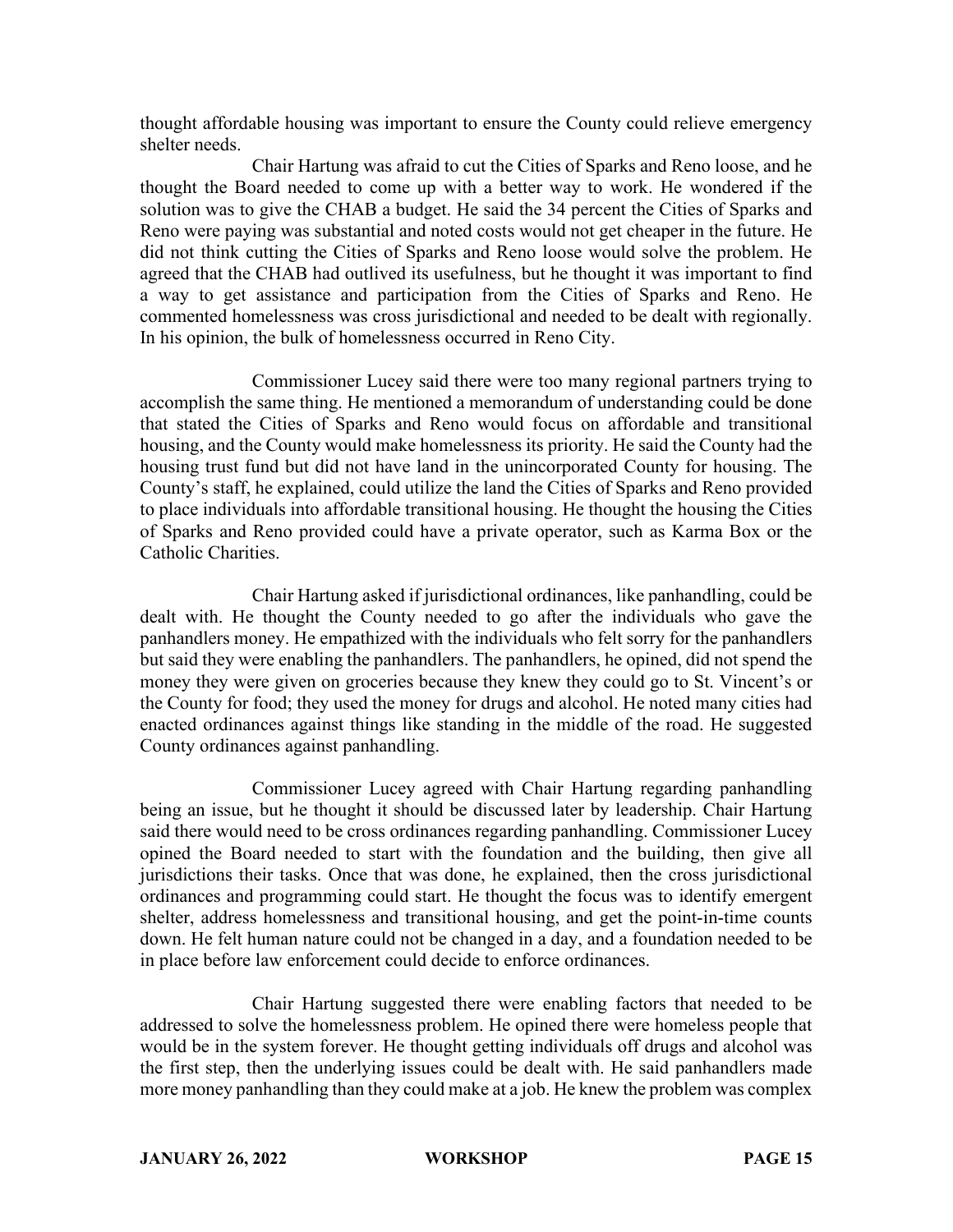and noted his frustration that the Board continued to throw money at the problem. He opined the more shelters that were built; the more homeless individuals would show up in the County.

Commissioner Lucey said the Board was frustrated but noted more progress had happened regarding the homelessness issue in the past year and a half than had ever happened before. Chair Hartung said it came down to accountability, and Commissioner Lucey agreed.

Commissioner Jung opined it came down to investment, as well. The County, she said, did not have federal help before now. She said the issue had been going on for the past 40 years without being addressed, and changes would not happen overnight. She thought what the Board was doing now was different than previous failed attempts, and she felt all the constituents wanted was for the Board to try something new. She said it was the first time the County tried something innovative and outcome based, and noted things were not always successful on first attempts.

The County, Commissioner Jung opined, needed to be clear regarding what they wanted to invest in. She agreed with staff who said the amount of people in emergency shelters was at its highest now, and the next step was to find housing. She thought housing would have to be done through a collective community effort, and she opined the Reno Housing Authority should be involved in the process.

Commissioner Jung agreed that the CHAB served as a place for misinformation and mass hysteria. She thought Vice Chair Hill, who was the chair of CHAB, and Mr. Brown needed to decide if the CHAB was working because they were the subject matter experts. She thought a benefit of the CHAB was the elected officials who served on the board had a stake in the issue and were subject matter experts.

Commissioner Jung agreed with Chair Hartung that those who gave money to panhandlers were a problem now that the County had shelters for the homeless to go to. She reminded the Board added shelters for the homeless because the Constitution had been interpreted to say someone could not be arrested for sleeping in a public place if there was no place for them to go. Law enforcement, she explained, could now put a homeless person in jail if they were a disruption to the community because there were shelters.

Commissioner Jung wanted to hear from the subject matter experts regarding next steps in the matter and what could be done about the large number of people who could not afford to live in the County. She did not want to live in a community that only rich people could afford. She wondered if the County should tell the Cities of Sparks and Reno to keep their opioid money and give them performance standards of the amount of people coming out of shelters who would need housing. She thought affordable transitional housing was important to have in place, so the emergency did not keep expanding with no end in sight.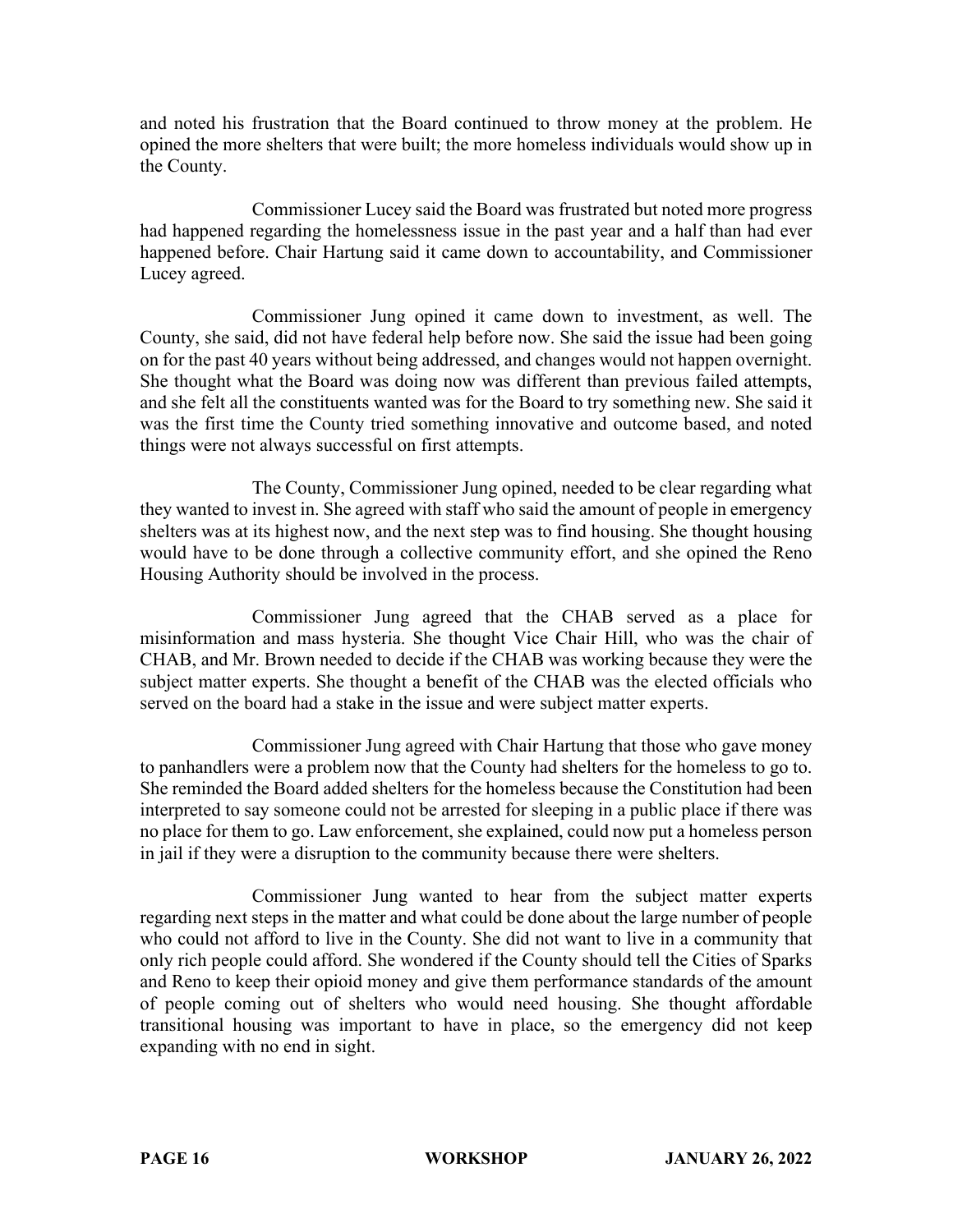Ms. Olsen reminded there was an item regarding affordable housing on the agenda next.

Chair Lucey said the Board had taken lead over operations regarding the homelessness issue and much had been achieved. He thought the County staff put in a lot of effort, but the time had come to focus on diversion and work on memorandums of understanding with the Cities of Sparks and Reno. He opined the missing piece was transitional housing, and the County could not provide it without the assistance of the Cities of Sparks and Reno. The relationships with the MCOs needed to continue to be developed so the County could rely on them for funding, he explained. He said Anthem had money set aside for programs that were needed in the County, and he noted Southern Nevada had utilized money from Anthem in a similar way.

Vice Chair Hill thought a decision had not yet been made regarding shared costs, but she suggested the County continue cost sharing while figuring out a better way than the CHAB to communicate regarding homelessness issues. She proposed benchmarks be set for the County and the Cities of Sparks and Reno to ensure accountability. She noted the discussion had been one of the best she has had with the Board, and she was excited to move forward on the issue.

Chair Hartung clarified his feelings that it was not a crime to be homeless. He felt homelessness was a condition that should be temporary. He looked forward to direction from staff regarding the issue, and he wanted the County to get to a point where homeless individuals were taught how to reassimilate themselves into society.

There was no response to the call for public comment.

- **12:18 p.m. The Board recessed.**
- **1:18 p.m. The Board reconvened.**

### **22-0089 5.C. County's Role in Affordable Housing.**

Manager Eric Brown said the Cities of Sparks and Reno indicated they planned to take the lead regarding affordable housing in the region. He informed the presentation from Housing and Grants Specialist J.D. Klippenstein would clarify the definition of different categories of housing. He wanted staff and the Board to use the same terminology when discussing the matter. He said Special Projects Manager Dana Searcy's previous presentation and discussion from the board showed the priority was the transition of people from shelters to a sustainable solution. Staff, he informed, asked for direction from the Board on what efforts to prioritize.

Mr. Klippenstein conducted a PowerPoint presentation, a copy of which was placed on file with the Clerk, and reviewed slides with the following titles: Seeking Direction; What is affordable housing; The Need; Housing Continuum; and Increasing Affordable Housing Options. He said housing that was affordable was about 30 percent of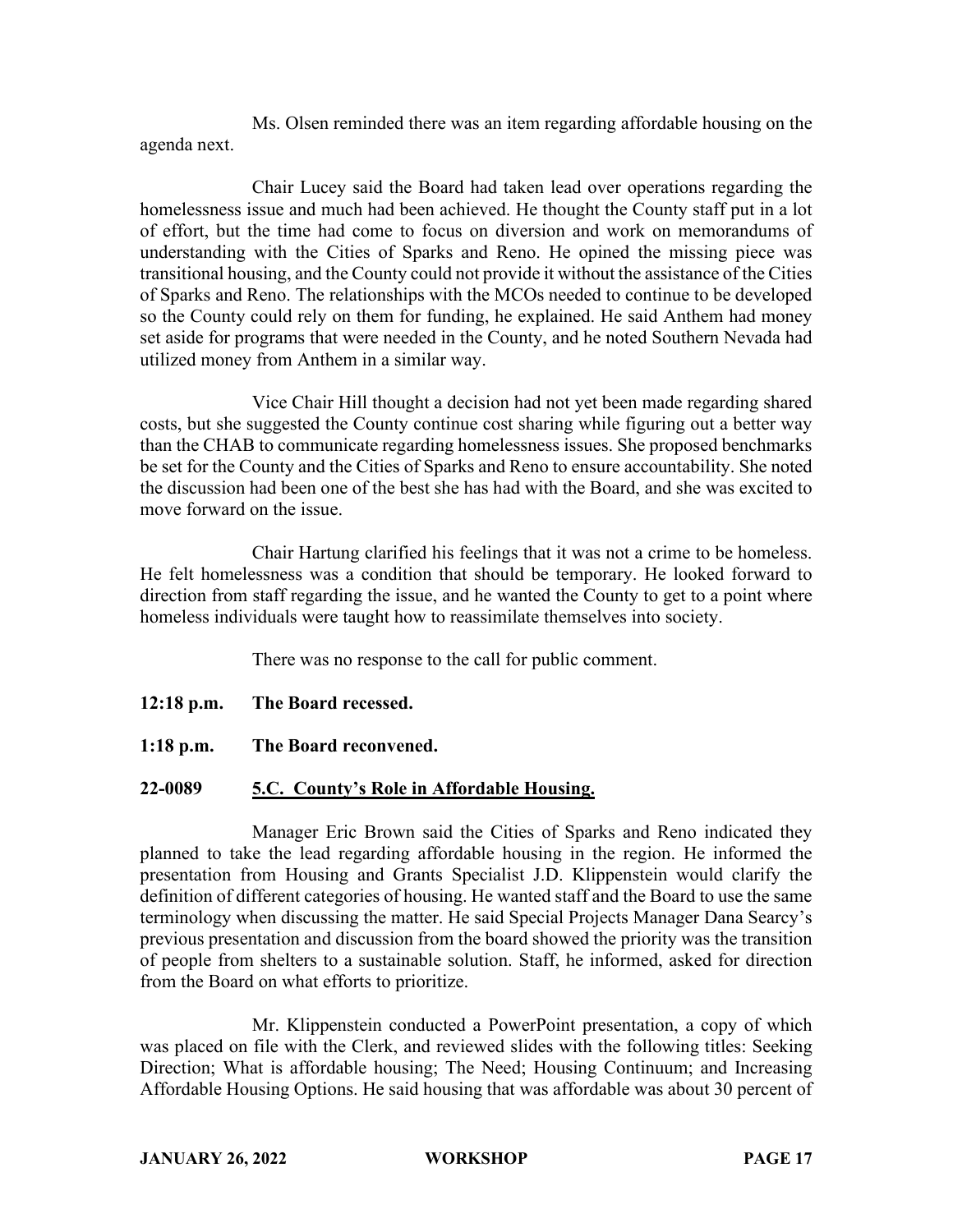the household's gross income. Mr. Klippenstein noted the focus of the conversation would be on households that made at, or below 60 percent of the area median income. That amount was considered low income by the Housing and Urban Development standards. He said many residents who worked in the service industry made the low-income amount.

Mr. Klippenstein said the affordable housing amount was taken directly from the Enterprise Plan, which the jurisdictions created in 2019. The County was around 25,000 units short of affordable housing for low-income renters. He thought the gap was significant and noted Nevada had the biggest gap of affordable rentals for low-income residents in the Country. He acknowledged the Board's comments and said the issue would take serious investment.

Mr. Klippenstein asked for discussion to determine the County's role and noted the way the County interacted with regional partners was key. He said the four categories listed on the housing continuum slide required different approaches to building and sustainment. Special needs and assisted housing, he commented, were the kind of housing that had been discussed earlier in the meeting regarding homelessness. He wanted the Board to think about how the County would play a role regarding financial support and policy. He said there was a broad need for funding, as well as policies to support it. He noted the County could play a role in affordability that would involve policies to incentivize new housing.

Chair Hartung said he would like to discuss what policies would help with affordability because that was not a new problem.

Mr. Klippenstein reviewed the Affordable Housing Financing Landscape handout, a copy of which was placed on file with the Clerk. He said the handout was a broad overview of the current system in place to build low-income affordable housing. The handout, he explained, reviewed the different jurisdictions from the national level to the local level. He added that staff had several potential policies to discuss with the Board.

Given the role of the County and the possible strategies that could be implemented, Mr. Klippenstein said he was looking for direction from the Board on action the County could take. He opined the pandemic exacerbated the affordable housing need.

Chair Hartung opined the 25,000 units the County lacked in affordable housing for low-income renters was a huge amount. He said the challenge with the lands bill was that affordable housing needed to be close to resources like shopping and transit. He thought the Regional Transportation Commission (RTC) would have to be involved in planning to provide transportation to the areas where affordable housing was built. He talked about his personal experience working for a casino that built an apartment complex for employees to rent at a discounted price. He wondered why the Board did not approach the major employers in town to discuss housing options. He noted the challenges would be steep when building affordable housing.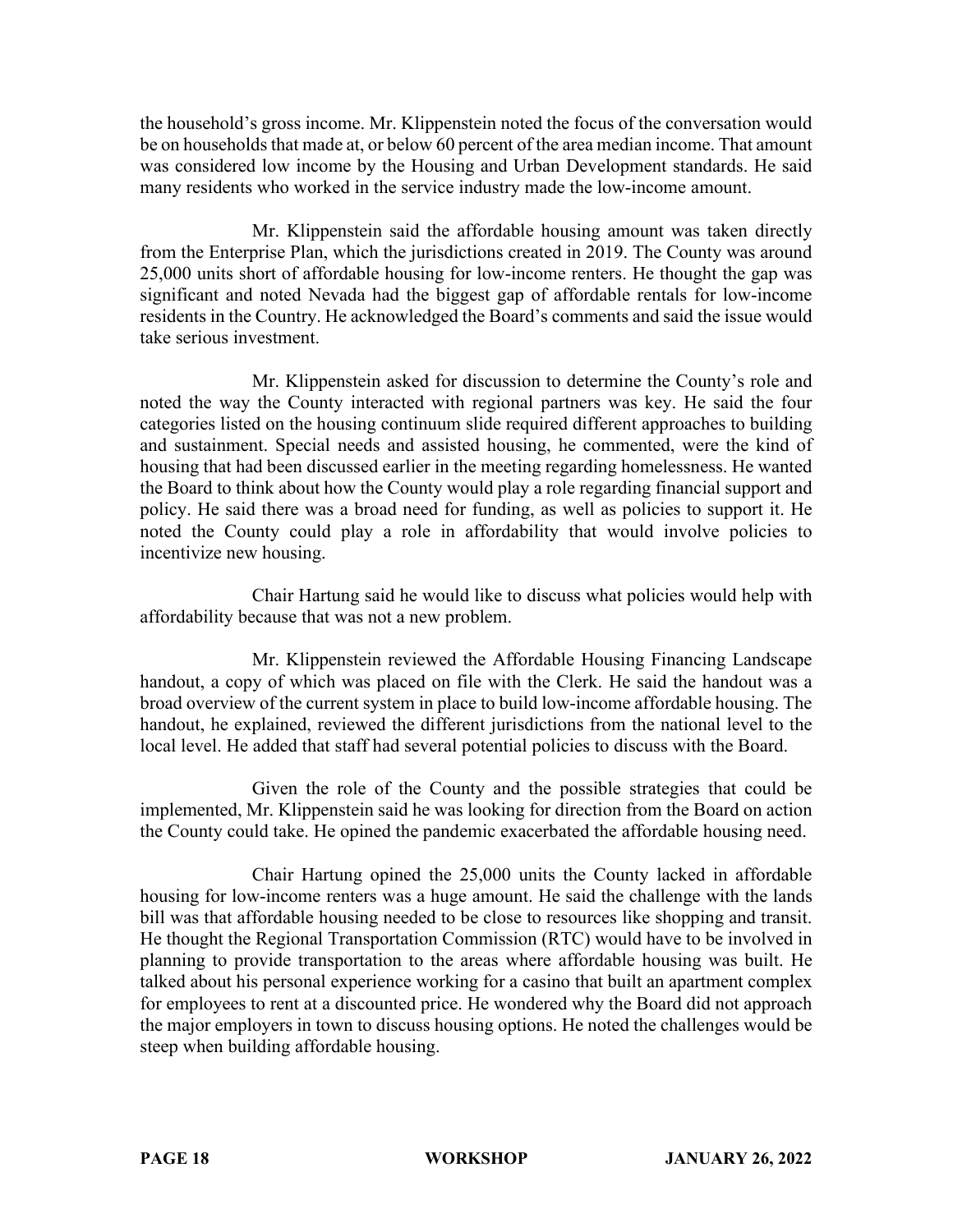Regarding policy incentives and impact fee waivers, Vice Chair Hartung wondered about the effect if the County gave up the impact fees. He asked what the cost of a new home was. Mr. Klippenstein said the median sales price was \$550,000 in the Cities of Sparks and Reno. Vice Chair Hartung asked Mr. Solaro if the impact fees accounted to 10 percent of the sales price. Mr. Dave Solaro, Assistant County Manager and Director of Community Services Department, thought the amount was around 10 percent. Chair Hartung said the hard costs could not be waived; however, he thought the cost of housing could be lowered through waiving impact fees.

Vice Chair Hill worked with a developer who was doing a project in Sun Valley; the developer said they would see a difference if the County helped support even a fraction of their impact fees. She said the developer had asked the Sun Valley General Improvement District to delay some of their fees. She thought it added up to a reduction in costs to the developer. Chair Hartung said when the economy turned down and started to go back up, the Regional Transportation Commission delayed their impact fees, and the Truckee Meadows Water Authority's connection fees were waived for a period. He commented he would like to see an actuarial on what the fees would encompass and what costs would be.

Vice Chair Hill said the Affordable Housing Trust was put together by the Board to support development projects, and perhaps give partial grants on some fees; those fees would then go back to the County.

Mr. Klippenstein said every affordable housing project developed in the County had received some benefit from the ideas on the Affordable Housing Financing Landscape handout. He said there was not a single project that was funded solely by one source. He explained the number by itself might seem small when impact fees were waived, but it had a cascading effect because it let the other dollars work differently. He referred to the Sun Valley project Vice Chair Hill discussed and said the numbers the developers sent to him amounted to \$22,000 in savings per unit; it would save the developers \$850,000 if the impact fees were waived on that project. He said the tools on the Affordable Housing Financing Landscape handout all worked together to get the capital sack to be more attractive and feasible for developers to bring more units to the County.

Chair Hartung asked if staff sought input to make sure people had a place to live or input regarding how to help people with a path to ownership. Mr. Klippenstein responded both and said there was a huge need for low-income rentals, but the same tools used to build affordable rentals could be used for home ownership opportunities. He said other policies lowered the cost of entry to home ownership to ensure equity was built and passed onto future homeowners in the area.

Chair Hartung said many young homeowners carried large student debts, and he wondered if there was a way to help them add the student debt onto their mortgages. He opined it would give them a lower interest rate and make their payments less.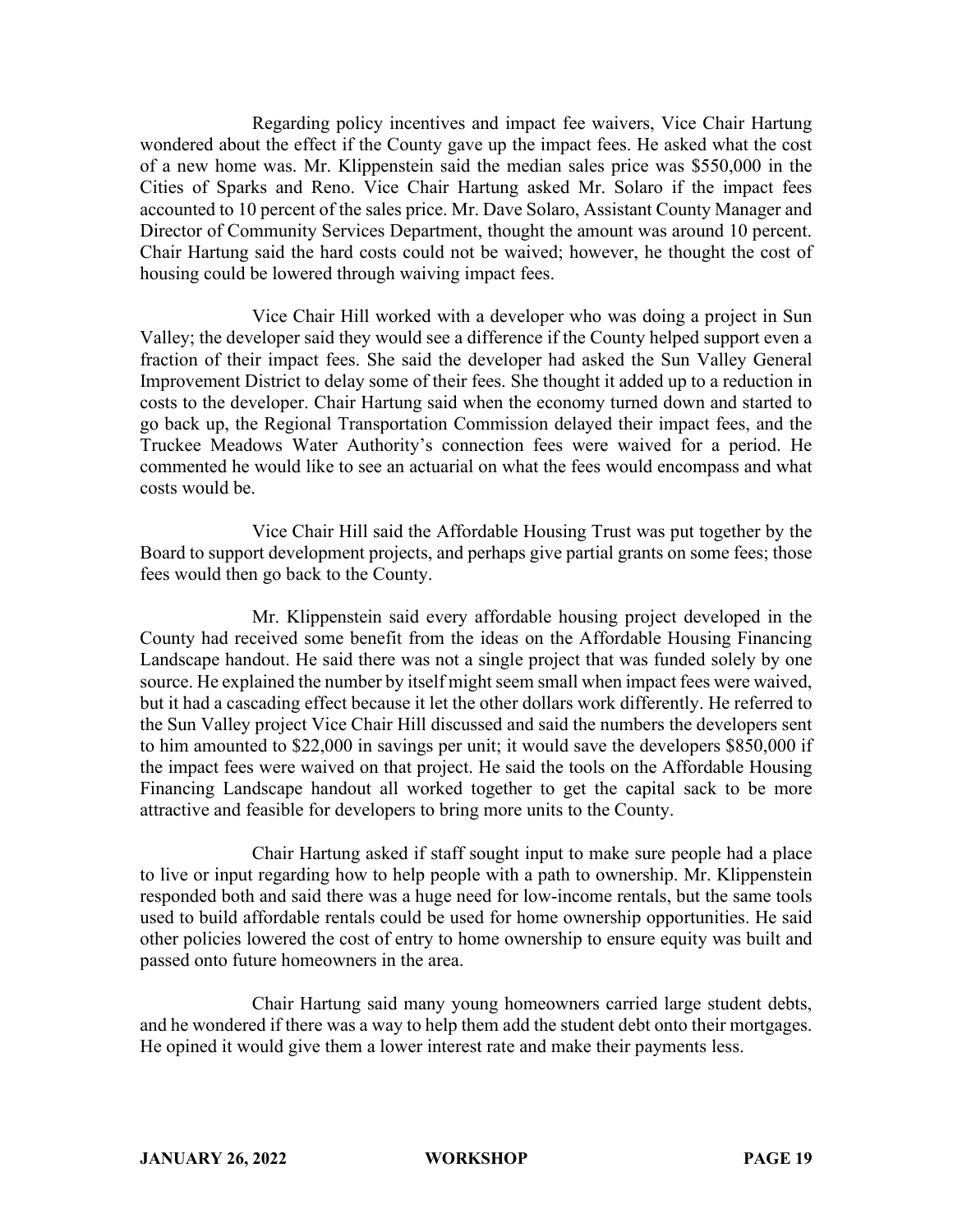Vice Chair Hill thought there was a regional approach to affordable housing, especially because the County had the affordable housing trust fund. She said there could be a way for the affordable housing trust fund to help with grants on a regionwide basis. This, she commented, would keep the region coming together to support each other.

Commissioner Jung said it took everybody working together instead of a duplication of services. She opined it was a great idea to create an affordable housing board for stakeholders. She said the Community Homeless Advisory Board (CHAB) kept people up to date on data and best practices.

Chair Hartung said he was the recipient of an affordable housing grant at one time. He said tools like offering low interest rate loans were no longer an option because interest rates were already low. He liked the idea of getting major employers to step up regarding workforce housing. He opined the County might need to force employers to step up, but that needed to happen since the employers were the ones who benefitted from their employees.

Vice Chair Hill thought involving the major employers in affordable housing was a good idea and said it could be part of the new committee the Board had discussed. She thought the major employers should be brought together to discuss how they could support the County. She said employees of the major employers were the backbone of the community, yet they did not make enough money to live in the County. She believed the State of Nevada also had low wages for some of their employees, and she thought it would be interesting to see how many employers did not pay enough for their employees to live in the community.

Chair Hartung asked Mr. Klippenstein if he had approached the Grand Sierra Resort (GSR) regarding affordable housing. He believed the GSR had started efforts towards workforce housing. He said the owner of the GSR had worked his way up from nothing, so he understood the need for affordable housing. Mr. Klippenstein had not spoken to the GSR in his current role with the County, but he was aware of conversations the GSR had regarding their efforts towards workforce housing. He noted the policy toolbox was limited, and said he was looking for direction from the Board to expand the policy toolbox. This, he explained, would allow him to give more options to citizens who came to him with ideas for affordable housing.

Vice Chair Hill thought there was an opportunity for the County to play a role regarding the policies listed under affordable on the housing continuum PowerPoint slide. For example, she said, the County paid for a study at Incline Village and Crystal Bay because service industry people could not afford to live or commute there. The study showed the County needed more tools for developers, she commented. She had been approached by developers who wanted to help with affordable housing, but the County needed to help and support them.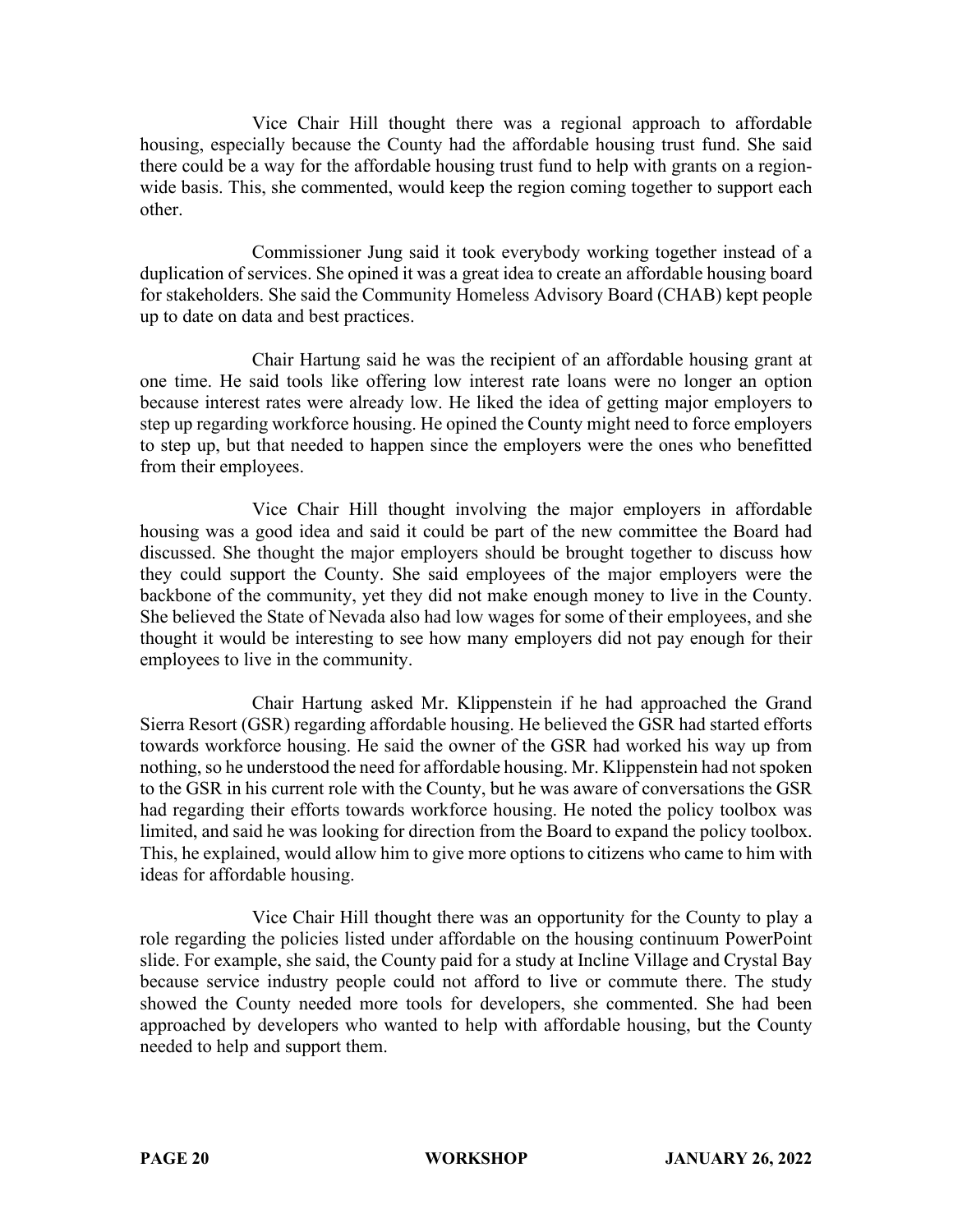Mr. Brown informed the County's most immediate need was special needs. He said the Housing and Homeless Services Agency was recently started and they would work towards immediate relief at the shelters to avoid the revolving door of homeless individuals. He asked for direction from the Board on what the County's focus should be, and said he believed the County needed to look at the priorities of the Cities of Sparks and Reno versus the priorities of the County. He said operational issues needed to be figured out rather than broader policy like the Board was discussing. He thought the ideas the Board spoke about were important but noted the immediate need was finding affordable housing for those in the shelters.

Chair Hartung opined the Board needed to start thinking about transitional housing, and he brought up an idea he saw for three-dimensional printing of houses. Vice Chair Hill felt comfortable with the priorities Mr. Brown outlined. She hoped the County would continue to build on workforce policies for the parts of the County that were not affected by the policies of the Cities of Sparks and Reno. She thought the County should focus on getting people out of the shelters and into housing; this would reduce shelter costs and enable the County to focus on quality-of-life initiatives.

Ms. Olsen said the discussion was on the right track and wanted to see where the conversation would go. Chair Hartung asked if parcels had been identified where housing could be placed. Mr. Brown replied that had not been done, except for property on the western third of the Cares Campus that was available to build housing. Mr. Klippenstein said he worked with Division Director of Operations Eric Crump to identify other County owned parcels that could be available.

Chair Hartung asked if staff had looked at the area near the County building and noted the land was not used wisely in that area. He said he did not want to displace anyone, but he thought there were many single-family dwellings that should be multiple floors of dwellings. He did not see many options for building inside the core of the County.

Ms. Olsen mentioned she would like to hear from the rest of the Board about Vice Chair Hill's proposal on the County's role.

Commissioner Lucey felt the County was still in an infancy role where the need had been identified but the solution had not been found. He thought the actions the County had taken were the right actions and noted it would take years to put a plan together. He opined it was tough to execute a plan without all the tools, such as land bills and obligations from the Cities of Sparks and Reno. He commented there needed to be more strategic planning on placement of the communities to be sure they were close to jobs and resources. Until parcels had been identified and the Cities of Sparks and Reno were on board with the plan, it would be tough for the County to do anything different.

Vice Chair Hill thought there was an opportunity to supply the affordable housing trust fund at a higher level with the American Rescue Plan Act (ARPA) money. She said the ARPA money could be a way to quickly kickstart affordable housing, and she noted the Cities of Sparks and Reno had looked at using the money for that purpose. She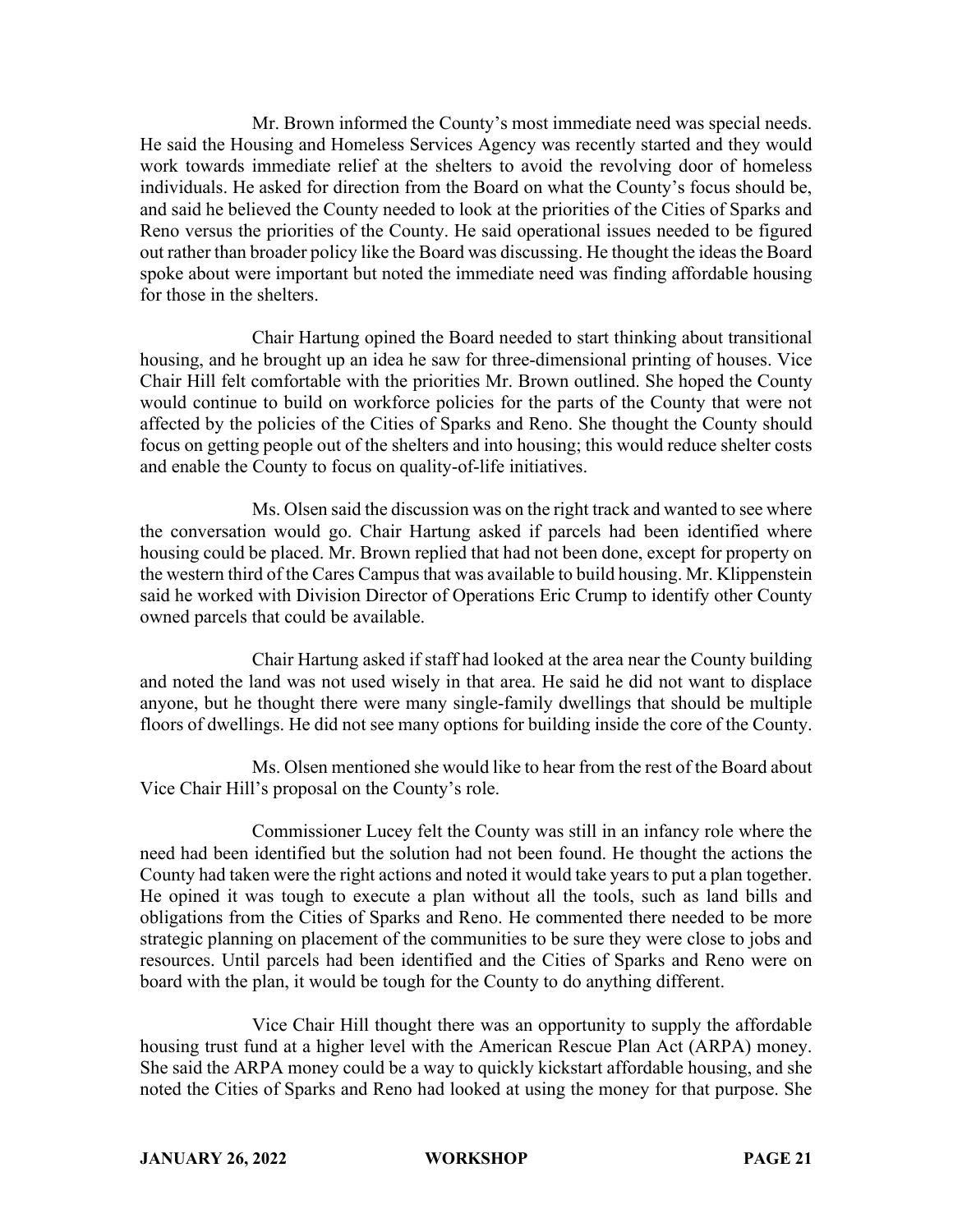commented there may be a way to leverage state ARPA funds through the Nevada Housing Coalition. She opined the County being 25,000 units short of affordable housing was an issue that needed to be worked on immediately.

Commissioner Jung wondered if the Board's discussion was about action on a macro level. Mr. Klippenstein responded that currently staff was looking for direction to take. Staff would take that direction and come back to the Board with ideas later. Commissioner Jung mentioned the matter was of high importance to her and expediency was critical to ensure the shelters were not a revolving door. She noted if there was no place to put people, they would end up back in the shelters.

Chair Hartung asked if staff looked at occupancy rates of industrial warehouses to turn into affordable housing. He understood it was not zoned for residential housing, but he thought there were opportunities for affordable housing. He asked if there had been discussion with regional partners about potentially turning warehouses into affordable housing. Mr. Klippenstein said there had not been any analysis on that idea. He thought it fell into the better leveraging existing resources category. He mentioned one of the partners the County had considered working with in Clark County had converted an old Super Kmart into 600 units of supportive housing.

Commissioner Lucey commented the discussion needed to be kept at a macro level and expediency was the most important thing going forward. He thought workforce development in the County was important. He said a limiting factor when enticing companies to the County was housing for companies' staff. With a \$500,000 median house price in the County, he explained, those making a starting warehouse wage would be incapable of paying substantial rent. The large companies, like Tesla and Panasonic, had to be part of conversations regarding affordable housing. He commented that even if a property was found today, a deliverable would not happen for another 12 to 24 months. He thought relationships like NV Works and Economic Development Authority of Western Nevada (EDAWN) needed to be established to move forward.

Ms. Olsen said staff had received sufficient direction and asked if the Board would like to move on.

Assistant District Attorney Nathan Edwards wanted the Board to be aware of Nevada Revised Statute (NRS) 244.287, which allowed the County to give land for free to a non-profit corporation for development of global housing. He noted there could be terms and conditions imposed on the non-profit to get the land. Chair Hartung asked if the NRS presupposed the County owned the land and Attorney Edwards replied yes. Commissioner Lucey commented those opportunities were also in the land bills that Senator Jacky Rosen acknowledged as a priority to identify parcels for.

Chair Hartung said there was Bureau of Land Management property to the west of Pyramid Highway that could be easily tied into the transit system. Commissioner Lucey said the Board needed to focus on getting an initial project off the ground. He commented even if there were mistakes in the first iteration, that would enable the Board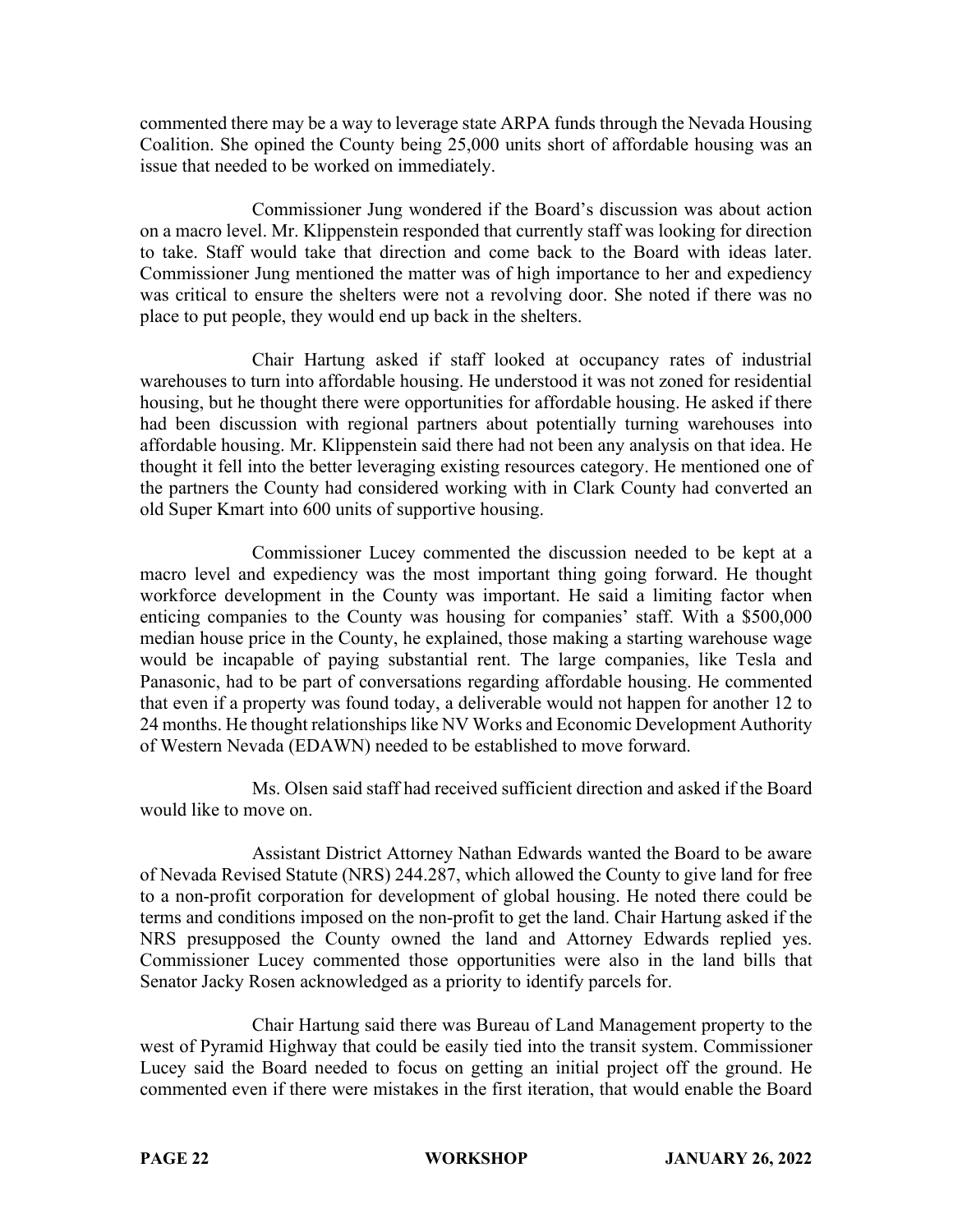to see where the failures were. Chair Hartung agreed that no plan ever survived first contact and thought there were opportunities for further discussion. He thought the Board had given staff plenty of direction on the matter.

Ms. Olsen suggested the Board return to homeless services regarding the operational budget and cost-sharing. Chair Hartung asked why the discussion was going back to homelessness. Ms. Olsen said the item was paused because the topic kept going back to the affordable housing issue.

Under the seeking direction on Cares Campus operations budget slide, Mr. Brown thought there was clear direction on item one. He noted the Board stated staff was headed in the correct direction regarding the operation of the Cares Campus. He said staff would bring an update to the Board once construction cost estimates came in. He commented the direction was clear regarding operation and strategies for reallocating space in the existing structure. Regarding item two, he asked if the Board wanted to continue a cost-sharing agreement with the Cities of Sparks and Reno.

Chair Hartung asked if the Board wanted to assume responsibility for the full cost. Commissioner Lucey responded no. Ms. Olsen asked if the discussion was regarding the operating budget or the construction. Commissioner Lucey responded he was referring to the operating budget. Chair Hartung explained the numbers would only continue to get bigger, and said he was not able to answer if the Board wanted to assume responsibility because he wanted to better understand the numbers associated with it.

Vice Chair Hill agreed with Chair Hartung and said she wanted to be sure the budget could allow the County to take the project on. She was open to the cost-sharing changing if the County was able to hold their partners accountable. She said if all partners did the work, then she was open to renegotiations.

Commissioner Lucey would consider reopening the interlocal agreement to discuss cost-sharing. He opined the County addressing homelessness would not be successful unless the Cities of Sparks and Reno addressed the affordable housing issue. He thought it was a net benefit for all parties if each entity made their primary focus one issue and a memorandum of understanding was put into place. He believed the homelessness issue was better suited under one entity that answered all the questions and held the other entities accountable for their part.

Chair Hartung feared the Cities of Sparks and Reno would relinquish their say in homelessness to focus on affordable housing and realize affordable housing cost more than what they had anticipated. Commissioner Lucey said there would have to be some investment from the Cities of Sparks and Reno, and they would have to be held accountable. He said indigent people were the County's responsibility, per NRS, and it was to the benefit of all entities if they worked together.

Chair Hartung was worried the costs would rise on all sides. Commissioner Lucey thought if the County built an honest system the initial expense may be high, but the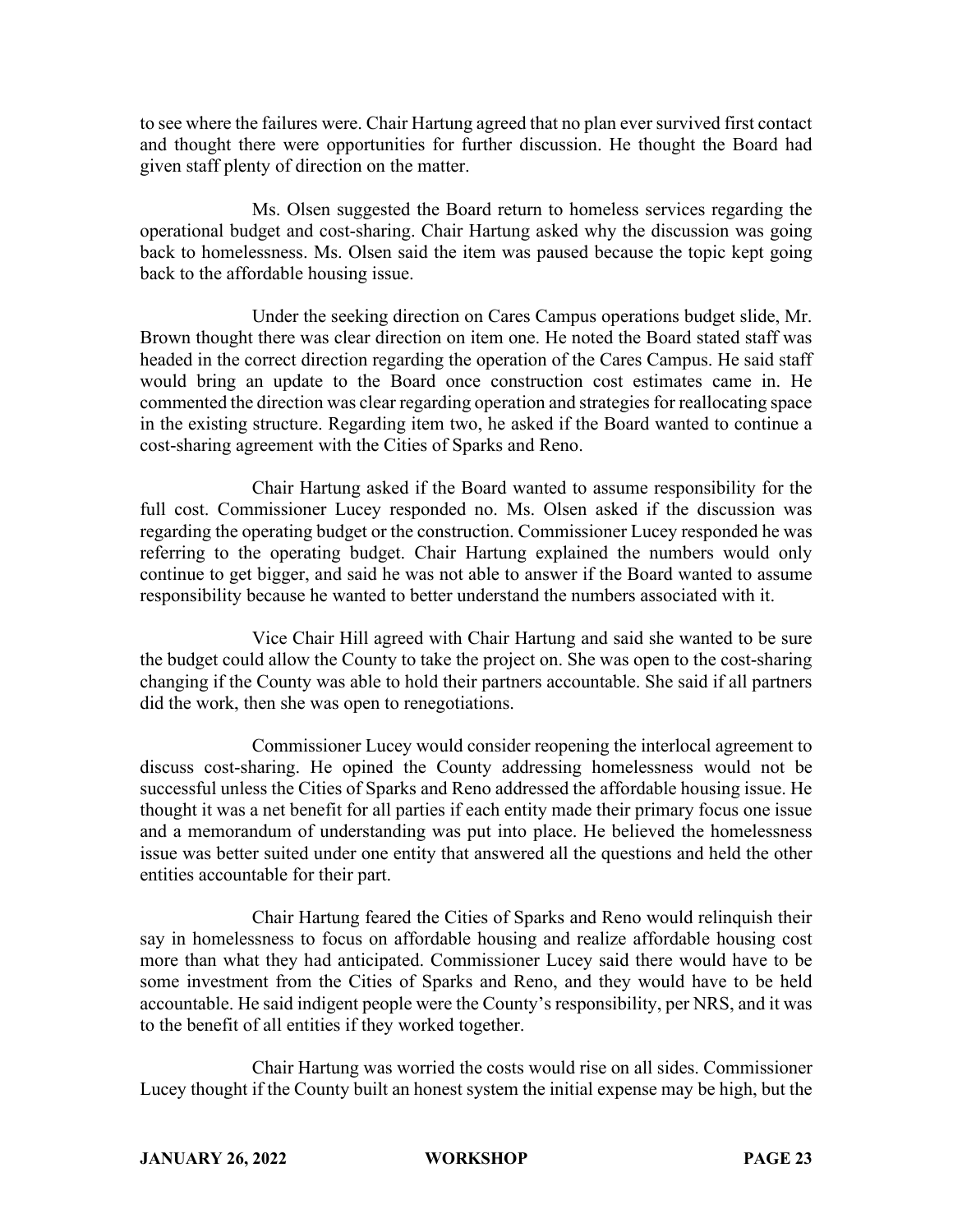long-term costs would outweigh the process that was currently happening. Chair Hartung asked if the Board answered Ms. Olsen's questions. Mr. Brown replied yes.

# **22-0092 5.F. Outline of American Rescue Plan Act (ARPA) priorities including community reinvestment grant options, possible regional initiatives and partnerships and federal programs expanded by ARPA funds, as well as discussion regarding projects implemented, remaining departmental projects, and the Washoe County Budget and collaborative funding strategy**

Manager Eric Brown said staff requested direction from the Board for the remainder of the American Rescue Plan Act (ARPA) funds that had not been reserved under the first traunch. He reminded there was a project list from the County departments when the first request for proposals was made, and many of the projects had been done; however, there were still needs from departments. He mentioned a lot had changed in the past six months, and the needs needed to be reevaluated. A funding source would be needed for additional construction costs anticipated for the Cares Campus. He communicated there could be additional opportunities to work with the State based on how they planned to allocate their funds. He explained meetings were held with the Nevada State Treasurer to articulate the County's needs, and he anticipated a follow-up discussion soon. He wondered how the priorities of the State would fit with the County's needs, particularly infrastructure and wastewater.

Community Reinvestment Manager Gabrielle Enfield conducted a PowerPoint presentation, a copy of which was placed on file with the Clerk, and reviewed slides with the following titles: Seeking Direction; Known Unknowns; Known Knowns; and Community Reinvestment Grants. She said the County had moved quickly to identify urgent needs for recovery throughout the County during phase one of the ARPA state and local fiscal recovery program. She noted the 23 internal projects that were allocated funding addressed public health or the Covid-19 (C19) economic impact, which included \$34 million for capital and service projects that addressed homelessness. She mentioned phase two was an opportunity to investigate, research, and analyze the needs of the County and the multiple funding sources available.

The Community Reinvestment Team, Ms. Enfield explained, was focused on maximizing the investment of ARPA funds to the community. She commented the County had submitted requests to the State for ARPA funding on various projects. Decisions for the County's ARPA funding were dependent on the funding received from the State. She mentioned many agencies throughout the federal government received increased funding for grant programs, which meant there were many discretionary grants the County could apply for. The Community Reinvestment Program would meet with the departments to gather information on needs, she said.

Mr. Brown said the Board had not had much discussion regarding community reinvestment; The Community Reinvestment Team was working with nonprofits in the region for worthy projects and initiatives. He acknowledged many Board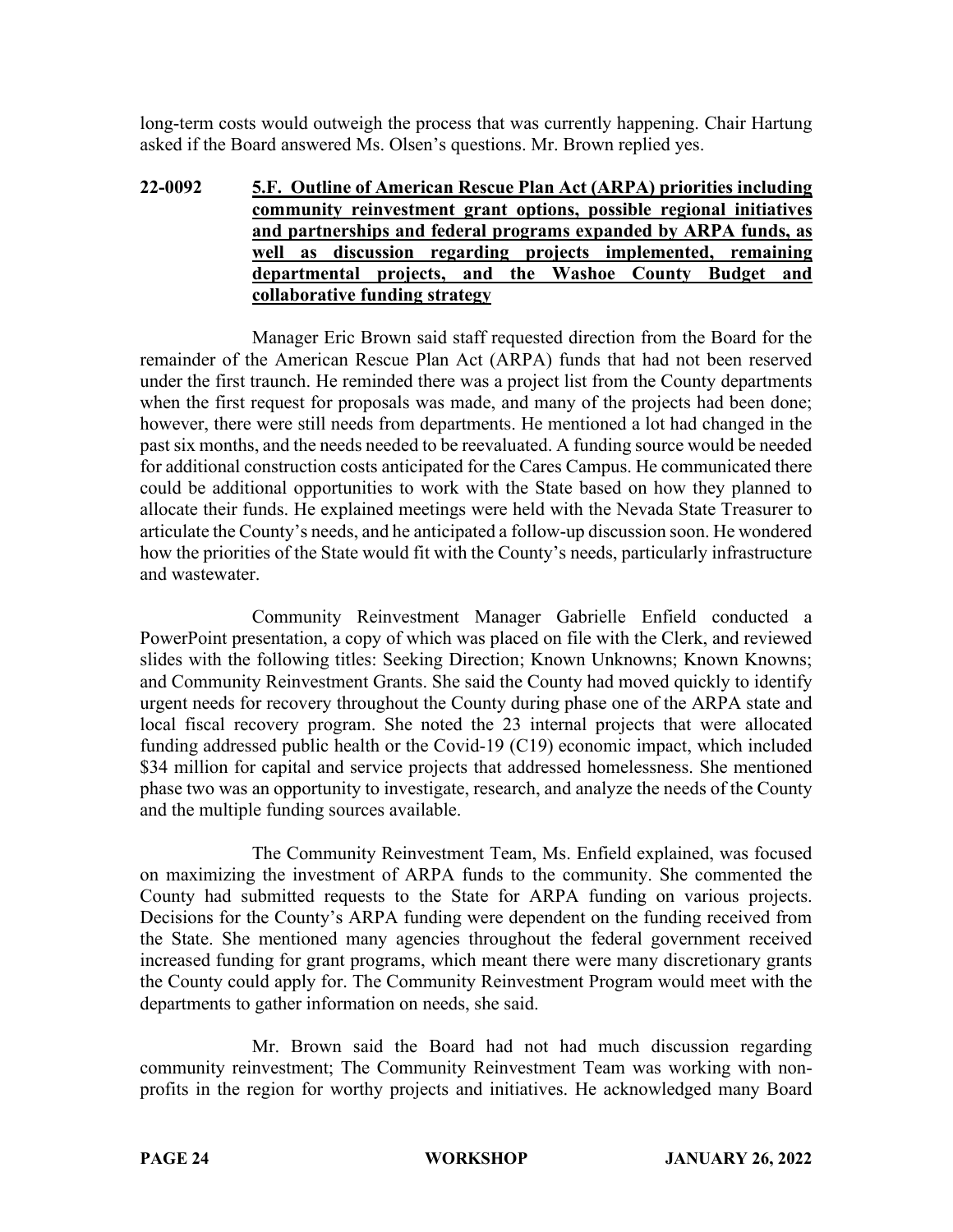members had been approached by non-profit organizations who requested consideration. He requested input from the Board regarding the types of organizations they wanted staff to consider.

Vice Chair Hill had been approached by many non-profit organizations in the community who supported those deeply affected by C19, such as senior and youth programs. She wanted to see the County invest in community reinvestment grants with the Cities of Sparks and Reno. She wondered how the Board felt about pooling money together with the Cities of Sparks and Reno. She asked if Ms. Enfield had received any proposals from the community. Ms. Enfield replied that process was not open yet, but the intention was to conduct a competitive open process for the community if the Board chose to do that.

Vice Chair Hill said she would like to see the County invest in the nonprofit organizations that had been affected the most by C19. She supported 3 to 10 percent of the last traunch of money be set aside for them.

Commissioner Lucey commented the ARPA funds had been intended to stir the economy and bring communities hardest hit by the pandemic back to a sense of normality. Due to this, he did not see an issue with investment into community programming that would return some of the programs; however, he wanted to be cautious in spending money because there was not a clear understanding of where the County was headed or what goals the State had in mind. He opined it was important to think about potential employment challenges for the County employees when distributing money to departments.

Commissioner Lucey wanted to make sure the ARPA funds were invested wisely for things that would make money for the County. He noted the County facilities received C and D average scores and said those facilities had not been updated in years. He opined the community profited when the County reinvested in itself and its employees. He understood the money had to be spent by 2024, but he did not want to hand out money to every non-profit that had challenges. He reminded that the Cities of Sparks and Reno also received money and could help non-profits.

Chair Hartung asked if the money had to be spent by 2024. Ms. Enfield replied the money needed to be obligated by 2024 and spent by 2026. Chair Hartung agreed with Commissioner Lucey's statements about not wanting to hand out money to every nonprofit. He asked what the real meaning of community reinvestment was and if infrastructure, such as sewer, could be built with the money. Ms. Enfield said the new rule had broadened the eligibility uses for the funding, and the funds could now be used for things unrelated to C19. Up to \$11 million could be used on general uses of government under the revenue replacement category, she said. She needed to research the legislation to see if specific uses, like sewer, were eligible.

Chair Hartung opined it would have been helpful to have a broad list of directions the Board could take. He felt that would help the Board see where the community needs were. Commissioner Lucey reminded the Board of the unfunded mandates that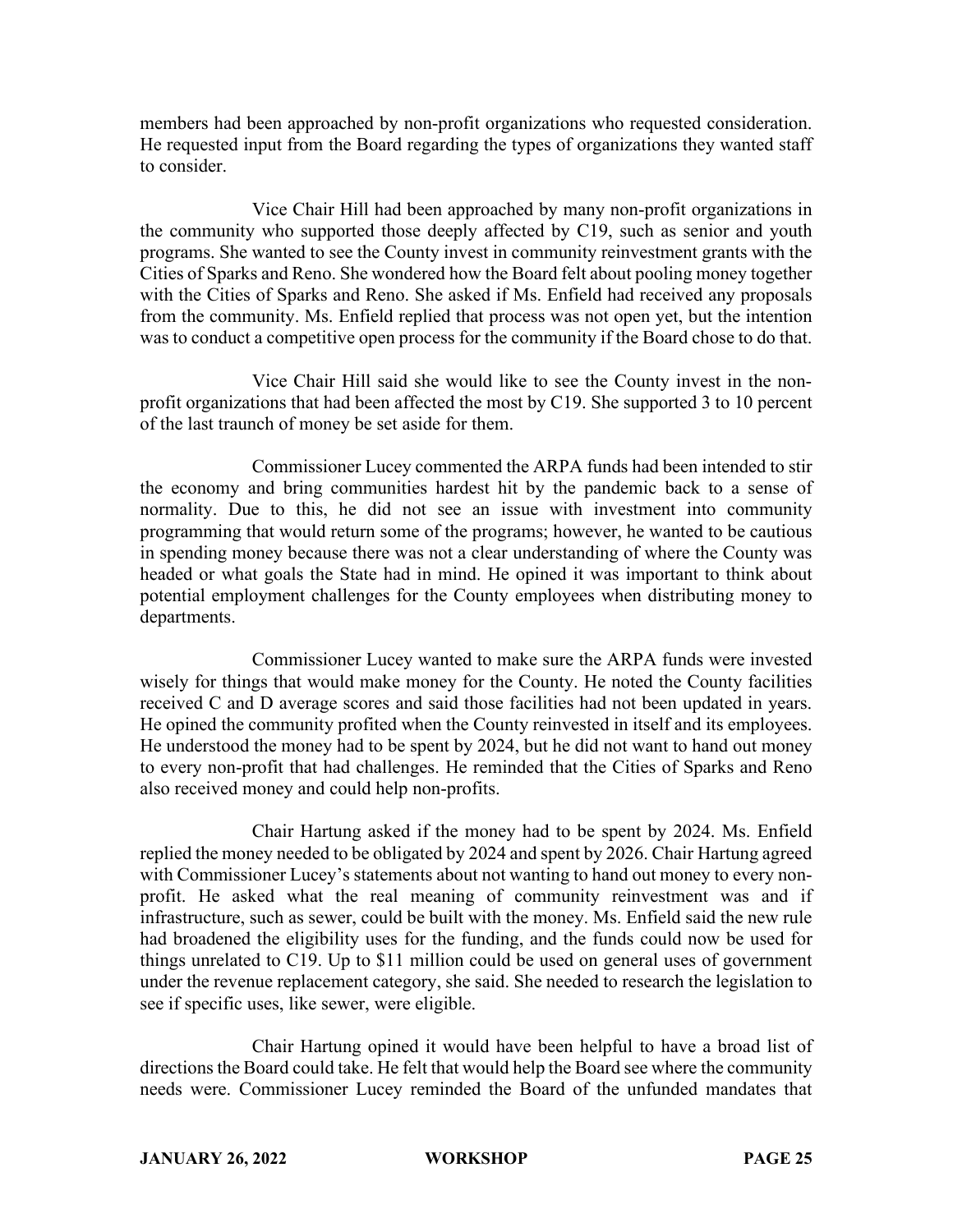would come out on July 1. He said there would be increased budgetary costs from the last legislative session, and he asked for the ARPA funds discussion to return to the Board closer to the time of the budget discussions. That, he noted, would allow the Board to be informed of any unanticipated budgetary shortfalls. He asked that Mr. Brown and the executive team bring investment options for the Board to decide on at that time.

Commissioner Lucey mentioned there had been different things that happened outside of the Legislature that were challenging for the County. For example, he learned from Human Services Agency Director Amber Howell that over the past year \$2.6 million in State Victims of Crime Act money was diverted from Washoe County to Clark County. Chair Hartung agreed with Commissioner Lucey that the matter should be brought back to the Board closer to the budget discussion. He requested a list of items the ARPA money could be spent on and a list of needs to fill budgetary gaps.

Mr. Brown reminded that staff had previously shared the ARPA funds original criteria for eligibility. He opined eligibility was often modified for federal grants, and he suggested there would be adjustments on the ARPA timelines due to supply chain and staffing shortages. He said staff could return to the Board closer to the time of the budget to see how the County stood. He noted that money was being spent to address legislative mandate issues in the courts and the District Attorney's office. He commented the initial direction of the grant was to fund things related to C19 or things that would help address the needs of disproportionately affected communities.

Chair Hartung asked if money that was spent out of the County's budget to bridge the shortfalls could be paid back with the ARPA funds. Mr. Brown responded he was unsure about that. Chair Hartung asked staff to do an analysis on expenditures the County made that could have recently become eligible for ARPA funds.

Commissioner Hill thought there were functions the County did not do that they could support a non-profit to do. She asked staff to research those categories. She wanted to see investment into non-profit organizations who could do things the County needed done. She thought reinvestment into infrastructure and facilities needed to be researched because of the failing grades the County received in those categories. She wanted to invest some ARPA money into the affordable housing trust fund. She thought the County needed to work with other agencies to get them to invest in affordable housing grants to support developers.

Chair Hartung agreed with Commissioner Hill that the County should research opportunities where dollars could be leveraged with community partners. He noted this was done with Truckee Meadows Water Authority and Keep Truckee Meadows Beautiful; Keep Truckee Meadows Beautiful did a better job at keeping the river clean than the County could. He opined if the County could not do as good a job as someone else, then the County should give the job to someone else.

There was no response to the call for public comment.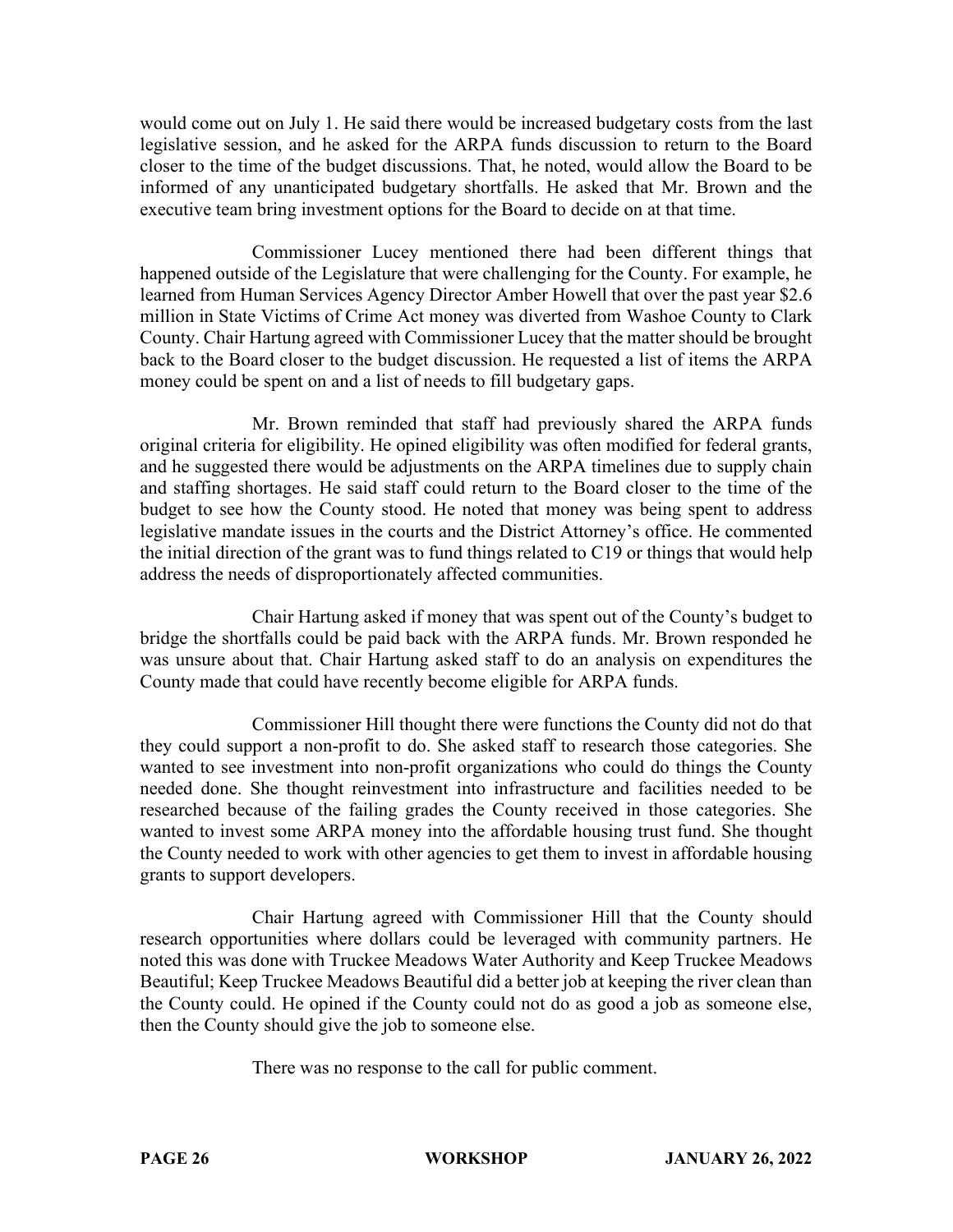# **22-0091 5.E. Outline of timeline for preparation of bill draft requests (BDRs) and process for approval of specific BDRs for Washoe County for the 2023 Nevada legislative session.**

Government Affairs Liaison Jamie Rodriguez conducted a PowerPoint presentation, a copy of which was placed on file with the Clerk, and reviewed slides with the following titles: BDR Direction; 2022 Process; and Seeking Direction. She mentioned different entities had different timelines for which bill draft requests (BDRs) had to be submitted. She reminded that during the last legislative report the Board asked for a better centralized way for individuals to submit BDRs for review. She noted a portal had been created to submit BDRs and the link was available on Inside Washoe. To date, she had received zero BDRs. She wanted to reach out to the department heads and staff to remind them of the portal and inform them of the deadline dates.

Ms. Rodriguez explained if the Legislative Counsel Bureau did not have specific information regarding a bill, there was a potential for errors when it was drafted. If that happened, she said, there was a possibility that a committee chair would not schedule the bill for a hearing because they did not want to go through a poor bill draft. She mentioned she had seen many bills die that way and did not want the County to be in that position. She said the current legislative session was unique since many of the implementation dates had been pushed back further than normal.

Ms. Rodriguez reminded there were multiple ways the County could request legislation. She said the County had the ability to introduce two BDRs and the option to request legislators or legislative committees introduce legislation on the County's behalf. She thought there would be BDRs that staff would have to review past the listed deadlines. She noted the sooner she received BDRs, the more likely staff would be successful in finding a sponsor and creating a bill more likely to pass. She hoped to get the Board's approval for the timeline she provided.

Chair Hartung clarified that the purpose of the discussion was the process of BDRs, not specific BDRs for submission. Ms. Rodriguez stated if anyone had ideas for BDRs to send them to her, but the purpose of the discussion was regarding the process.

Commissioner Lucey informed that in the past, the County had been hesitant to introduce legislation. In the last three sessions, the County introduced one BDR out of the potential six that could have been introduced. In every legislative session, Clark County put forth all their available BDRs. He said if the County did not ask for things, they would never get anything. After being involved in the last three or four sessions in the legislature, he thought it was necessary for the County to be more proactive and part of the discussion. He opined it would not work for the County to remain silent until there was an important BDR; the County needed to ask for something during every session.

Vice Chair Hill asked what the top BDR priorities were for the upcoming session and if she could introduce something. Chair Hartung said staff was not looking for top priorities; they were looking for direction on what the priorities could be over the next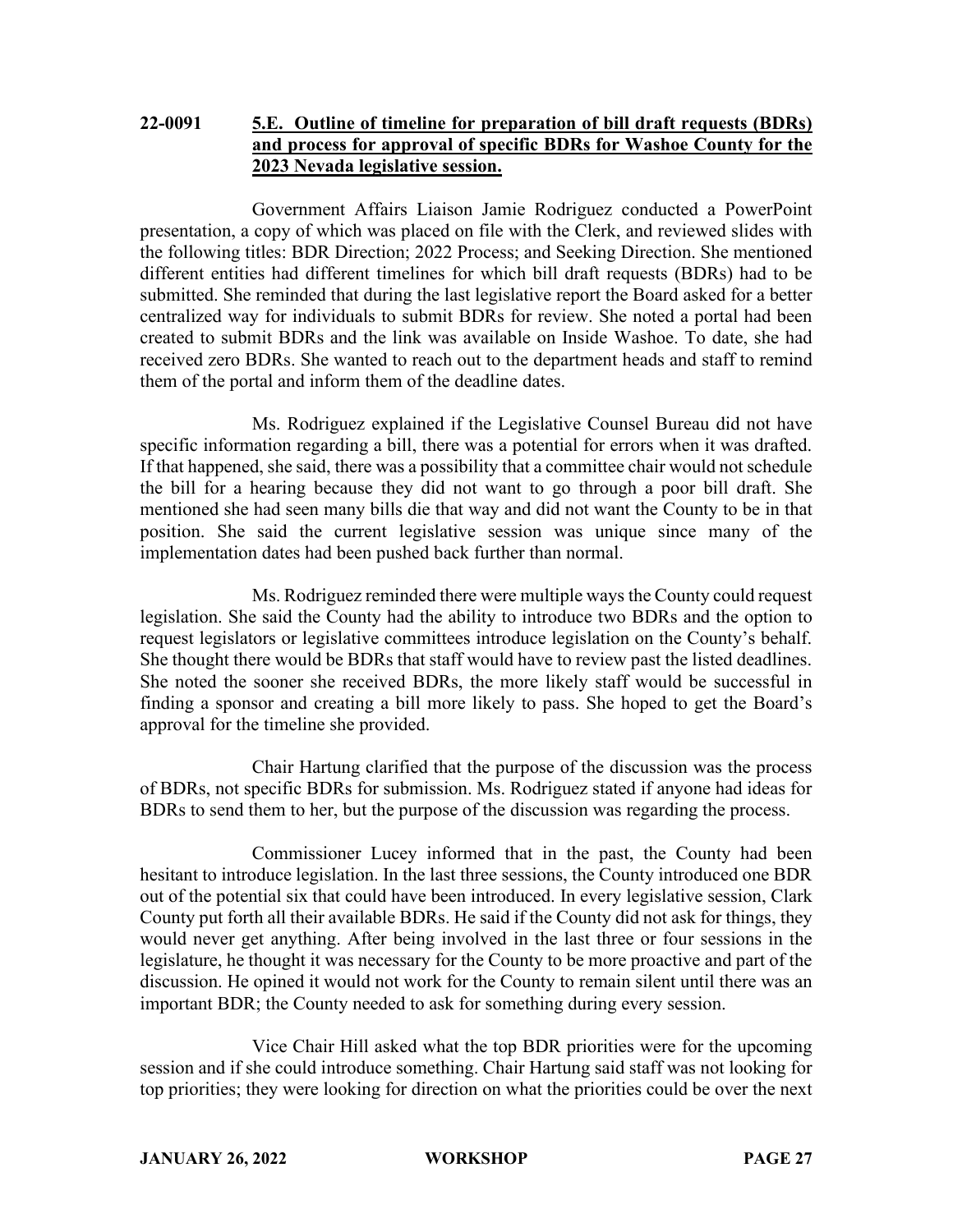eight months. He agreed with Commissioner Lucey that the County needed to ask for more legislation but was hesitant because oftentimes the language changed when a piece of legislation was introduced, which caused the legislation to backfire. Commissioner Lucey noted the County could try to stop their own bills.

Commissioner Jung thought it was important for the County to be relevant in the Legislature and build relationships. She noted the Legislature had changed; now the legislators served 12 years and then left. Due to the growth of the region, she said it was important for the County to individualize itself and its needs. She opined BDRs should be a standing agenda item.

Commissioner Lucey informed he had served with Vice Chair Hill as a legislative liaison. He said the County had four senators that represented them and could introduce legislation. Ms. Rodriguez clarified that incumbent senators received 20 BDRs and newly elected senators received 12 BDRs. Commissioner Lucey said the more relevance you had in the Legislature, the easier it was to get things done. He felt the time and energy he put in at the Legislature gave the County more relevancy than they had in past years.

Each member of the Board, Commissioner Lucey noted, had personal relationships with department heads who could identify issues within their departments. With Ms. Rodriguez, he fought and testified on bills at the last session of Legislature to keep Cooperative Extension at the University of Nevada Reno. He said Victims of Crime Act, judicial reform, public safety, water, and infrastructure were all viable things that could be discussed at the Legislature through committees. He said the BDR process was more than writing laws, it was about identifying funding for the County. He opined it was the Board's responsibility to act, and he challenged each Board member to speak with department heads to find out what BDRs could be put forth.

Chair Hartung thought it was beneficial for the County to also look at BDRs that did not monetarily benefit the County. For example, he felt the County missed the opportunity to go to the Legislature to support the push for physician's assistants to practice on their own. Vice Chair Hill said it was important to leverage relationships with those that went to the Legislature on the County's behalf.

During the last legislative session, Commissioner Lucey said, Human Services Agency (HSA) Director Amber Howell testified at 25 different hearings for bills to protect funding for the HSA. He mentioned Assembly Bill 424, which came out of the last legislative session, had a budgetary income impact of approximately \$2 million. These were things, he opined, the Board should have been involved in because they impacted the County. He mentioned some State rules that had been established predicated how the County could get funding on the federal level. He thought it was important to have an identified legislative plan soon to allow Ms. Rodriguez time to prepare.

Chair Hartung asked if staff had received enough direction from the Board. Ms. Rodriguez mentioned that the National Association of Counties submitted a bill that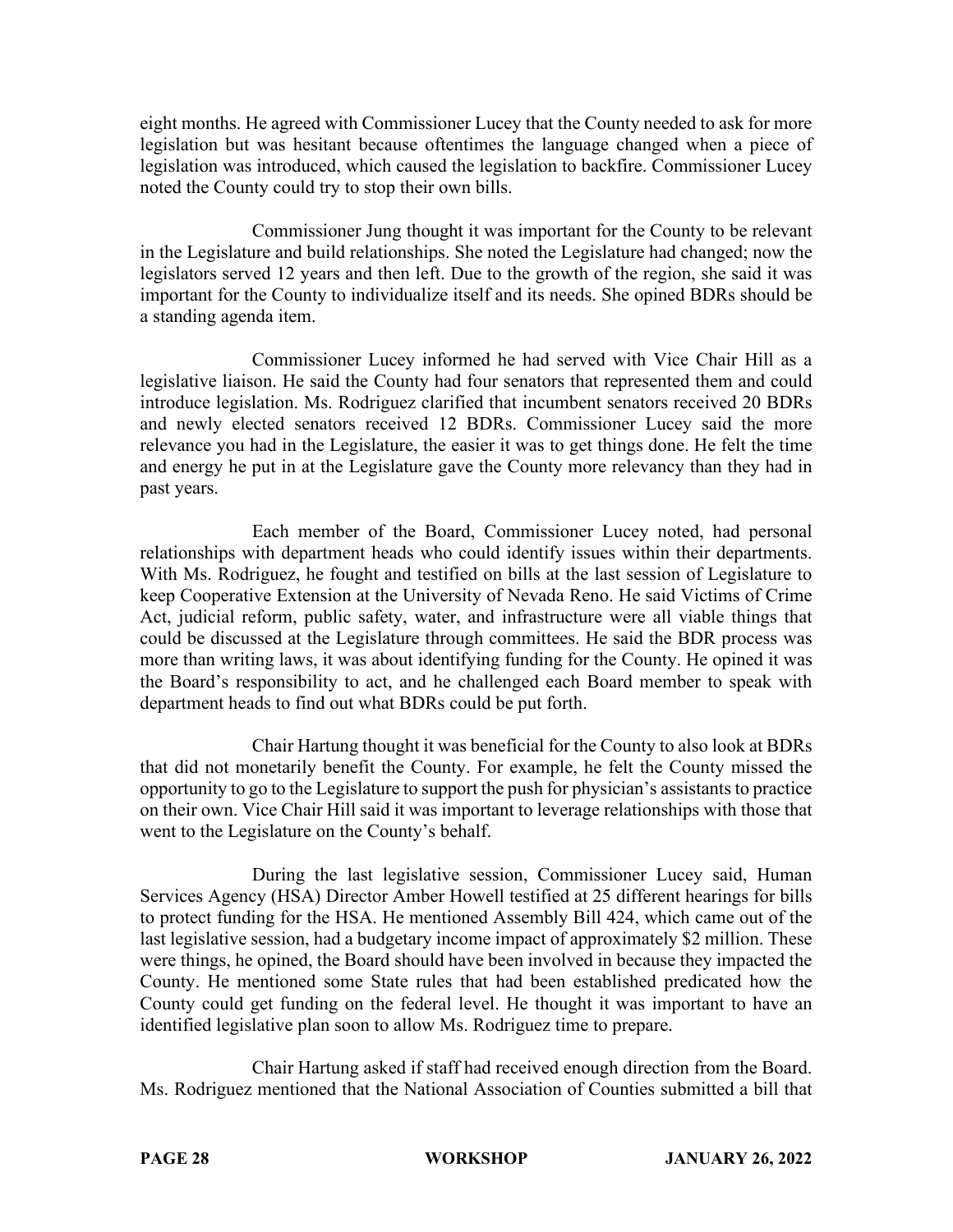changed processes and was a huge fiscal savings to the County. She said BDRs could involve more than a fiscal impact. She thought staff should research what could make things easier, such as processes where efforts were duplicated or aged out. She noted small changes were frequently missed and could have significant impacts.

Commissioner Lucey opined any savings could make a difference in the future. He commented it was possible that a bill from the County would not work for one session but could work in another session. He noted a BDR that he worked on with Ms. Rodriguez took three attempts over four sessions before it was successful. He thought it was important to find the right vehicle and people for the BDRs.

There was no response to the call for public comment.

# **22-0090 5.D. Briefing on NRS and Federal Changes to Governance. This will include updates on Nevada's ethics in government laws (NRS chapters 281 and 281A and related provisions), as well as updates on disclosure obligations related to the issuance of various types of municipal bonds.**

Assistant District Attorney Nathan Edwards conducted a PowerPoint presentation, a copy of which was placed on file with the Clerk, and reviewed slides with the following titles: Ethics for Elected Officials; Guiding Principles; Disclose a Conflict of Interest; Is it a Conflict of Interest; and Recusal.

Attorney Edwards said Nevada Revised Statutes (NRS) Chapter 281A was enforced by the Ethics Commission that operated out of Carson City. The Ethics Commission, he explained, was a public body that heard alleged violations of the ethics laws. He commented the most common violations involved Chapter 281A.420, which was the section that discussed disclosure and abstention. The ethics laws, he informed, applied to the Board and all the Board members should have signed an acknowledgement of the laws at the beginning of their term.

Chair Hartung mentioned a continuum of care change regarding seniors had been enacted in the County policies. He mentioned it could benefit him indirectly because he was a senior. He wondered how issues like that were separated in the ethics laws. Attorney Edwards replied a provision was built into the statute regarding abstentions that stated there was no violation if the benefit or detriment accruing to the individual was no greater than or lesser than the benefit or detriment that accrued to the community at large.

Attorney Edwards discussed an ethics violation accusation that involved the Planning Commission where a planning commissioner disclosed his interest at one meeting, but not at a later meeting where the matter had been brought up again. An issue that came up in the trial was how much disclosure equaled disclosure, he said. The Ethics Commission debated on the disclosure issue and never came to a decision. Ultimately, he relayed, the Ethics Commission agreed the connection between the planning commissioner and the affected property was remote.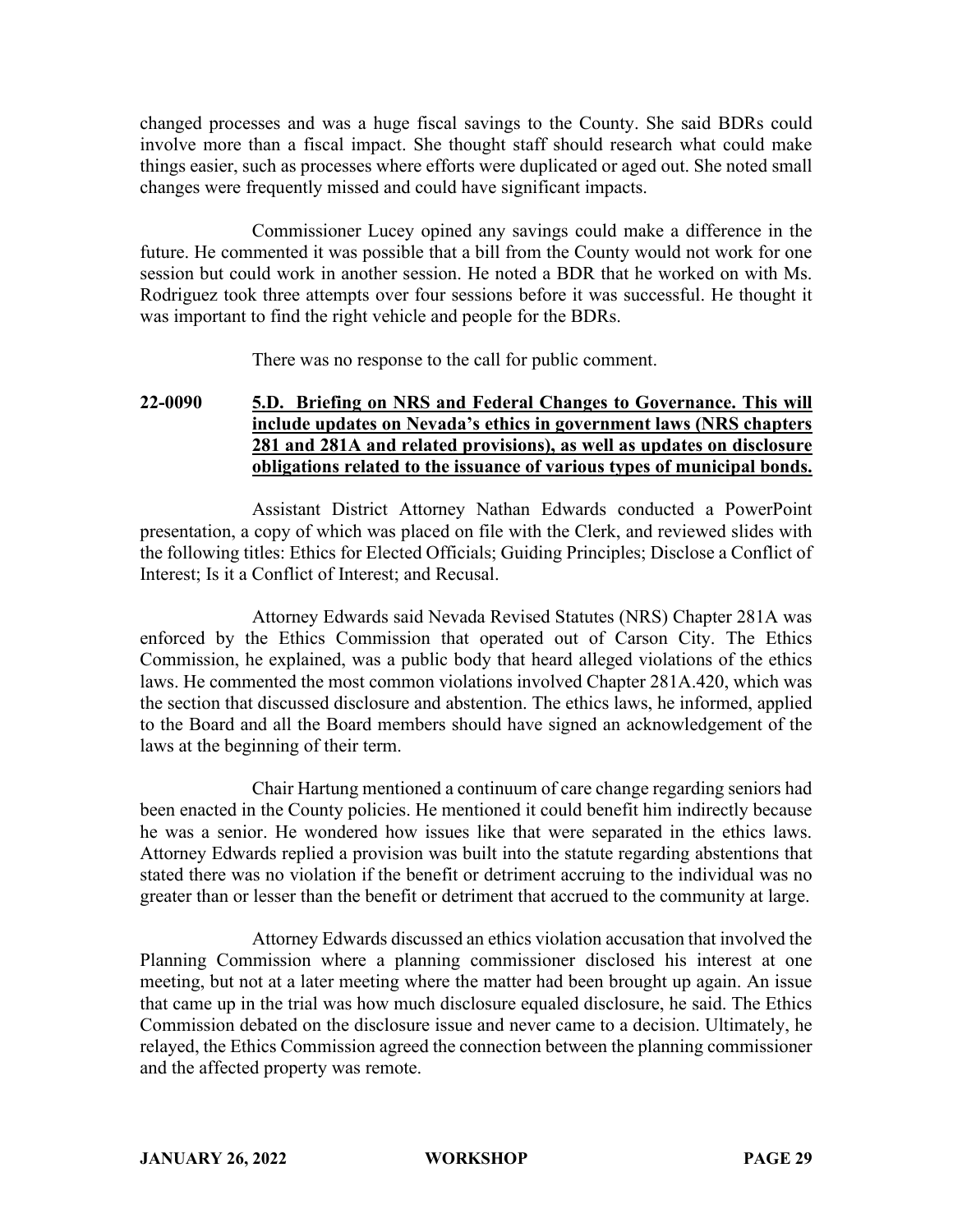Attorney Edwards recommended the Board members make a disclosure at every meeting where there could be a conflict of interest. He explained the disclosure should be made as soon as the County Manager made the announcement of the agenda item. He noted it was helpful for the deputy district attorneys to be notified of a potential disclosure prior to a meeting.

Attorney Edwards said the decision of whether something was a conflict of interest was a judgement call and the more generalized the interest, the less likely it needed to be disclosed. The Ethics Commission's position was if in in doubt, disclose it. This, he explained, would remove any potential appearance that something was not put on the record that may have shaped a commissioner's thinking.

Chair Hartung mentioned many connections could be made to any issue since the Board members were all citizens of the community. Attorney Edwards said everyone had some interest in the context of the general laws. He thought if it was a general level matter, it was most likely okay to not disclose something. If the matter was specific to personal circumstances, then the matter should be disclosed.

Chief Financial Officer Christine Vuletich conducted a PowerPoint presentation, a copy of which was placed on file with the Clerk, and reviewed slides with the following titles: Municipal Bond Ratings; Standard & Poor's Global Ratings; Moody's; and 2022 Refunding Bonds Sale Results.

Ms. Vuletich explained the stock market crash in 1922 led the United States into the Great Depression. By 1933, over 5,000 banks had failed, and the unemployment rate was at 25 percent. Due to this, the federal government created the Securities and Exchange Commission (SEC) to protect investors. The first act regulated issuers of debt, and the second act protected investors. In 2010, Rule 15C-12 was created to deal with disclosure. She said there was several material events that needed to be disclosed to the financial markets within ten business days. In 2019, items 15 and 16 were added regarding incurring additional financial obligations. She noted the County had recently done a lot of refinancing, which included the preparation of an offering statement for potential investors. She discussed different SEC enforcement actions around the Country and stressed the importance of providing accurate financial information.

Commissioner Jung found the information very interesting and appreciated that it was included in the workshop. Chair Hartung thanked staff for their work and adherence to the complex rules and regulations.

Ms. Vuletich noted the highlighted portion on the municipal bond ratings slide was where the County stood. She said the County had a very good credit which enabled them to get good interest rates. She commented the State was an Aa1 rating and Reno City was an A1 rating. She mentioned there were not many government agencies with an AAA rating.